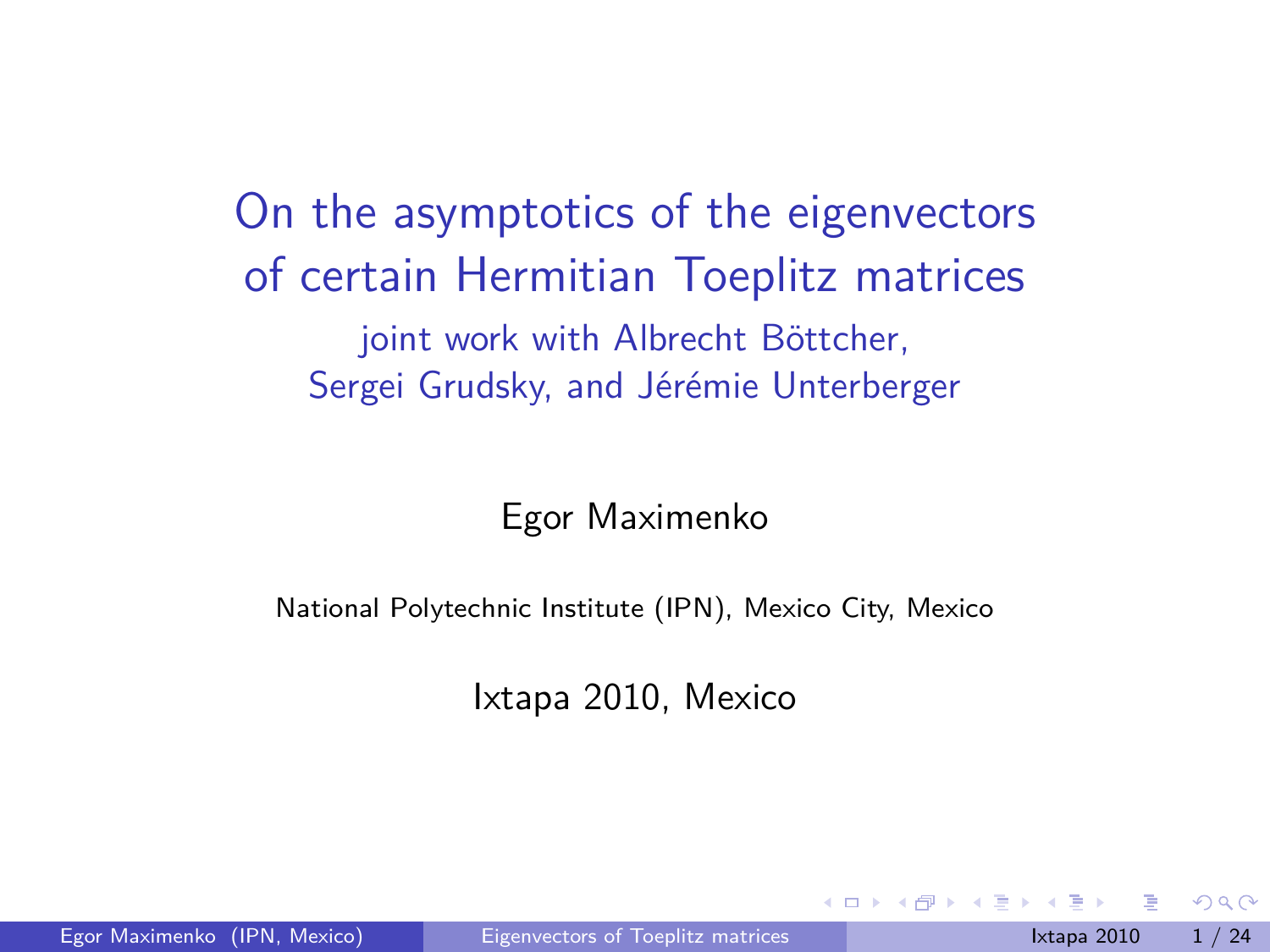### Contents

#### **[Introduction](#page-2-0)**

- [Objects of the study](#page-3-0)
- [Model example: tridiagonal Toeplitz matrices](#page-5-0)
- [Some known results on the extreme eigenvalues](#page-13-0)
- [Integrable symbols with one second-order minimum:](#page-18-0) [the main term of the asymptotics of the first eigenvectors](#page-18-0)
	- **•** [Result](#page-19-0)
	- **•** [Example](#page-20-0)

[Polynomial symbols: exponentially precise formulas for all eigenvectors](#page-22-0)

- [Widom and Trench formulas](#page-23-0)
- [Asymptotical equation for eigenvalues](#page-24-0)
- [Asymptotical formulas for eigenvectors](#page-30-0)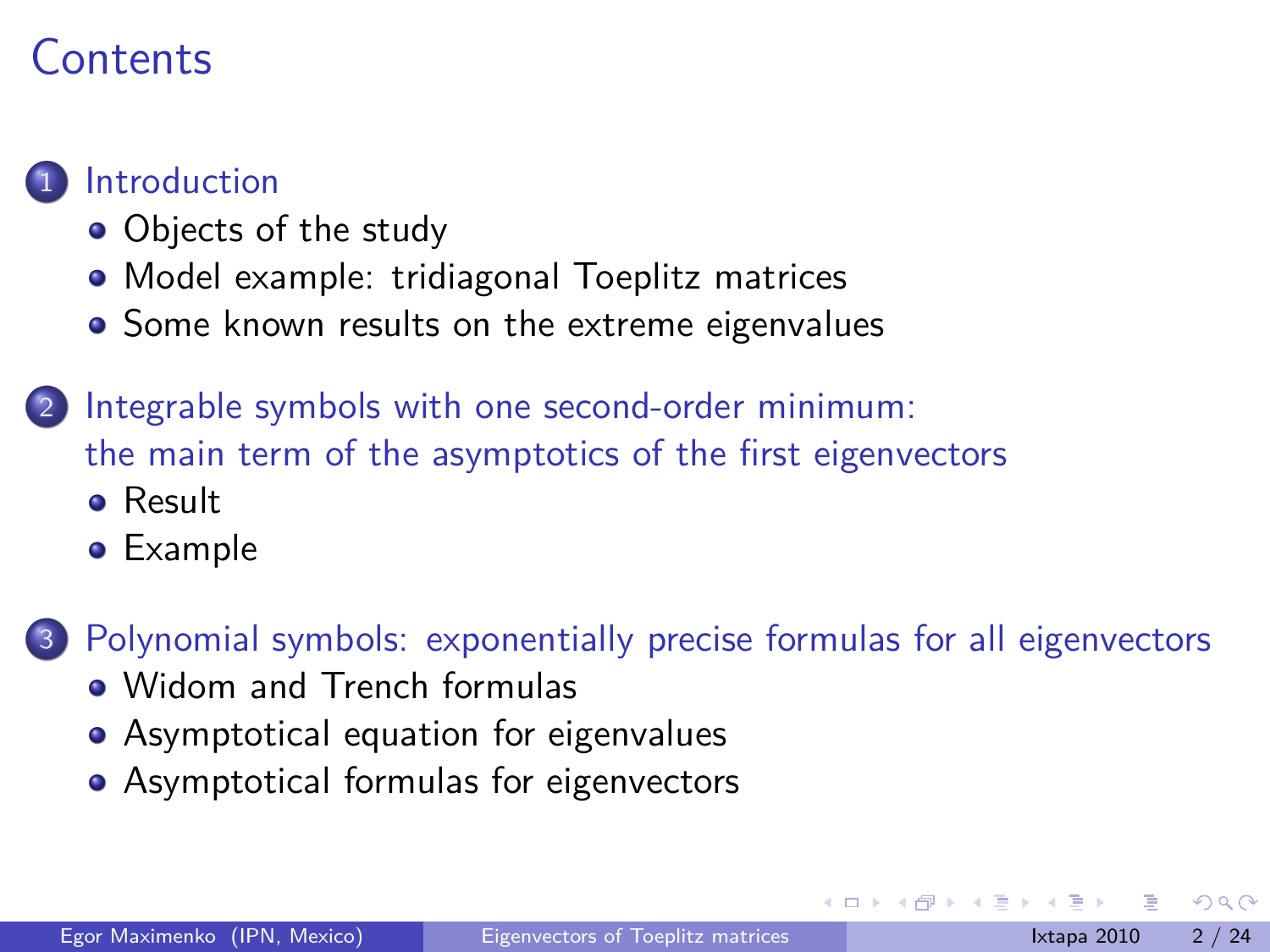### Contents

#### **[Introduction](#page-2-0)**

- [Objects of the study](#page-3-0)
- [Model example: tridiagonal Toeplitz matrices](#page-5-0)
- [Some known results on the extreme eigenvalues](#page-13-0)
- [Integrable symbols with one second-order minimum:](#page-18-0) [the main term of the asymptotics of the first eigenvectors](#page-18-0)
	- **•** [Result](#page-19-0)
	- **•** [Example](#page-20-0)

[Polynomial symbols: exponentially precise formulas for all eigenvectors](#page-22-0)

- [Widom and Trench formulas](#page-23-0)
- [Asymptotical equation for eigenvalues](#page-24-0)
- <span id="page-2-0"></span>[Asymptotical formulas for eigenvectors](#page-30-0)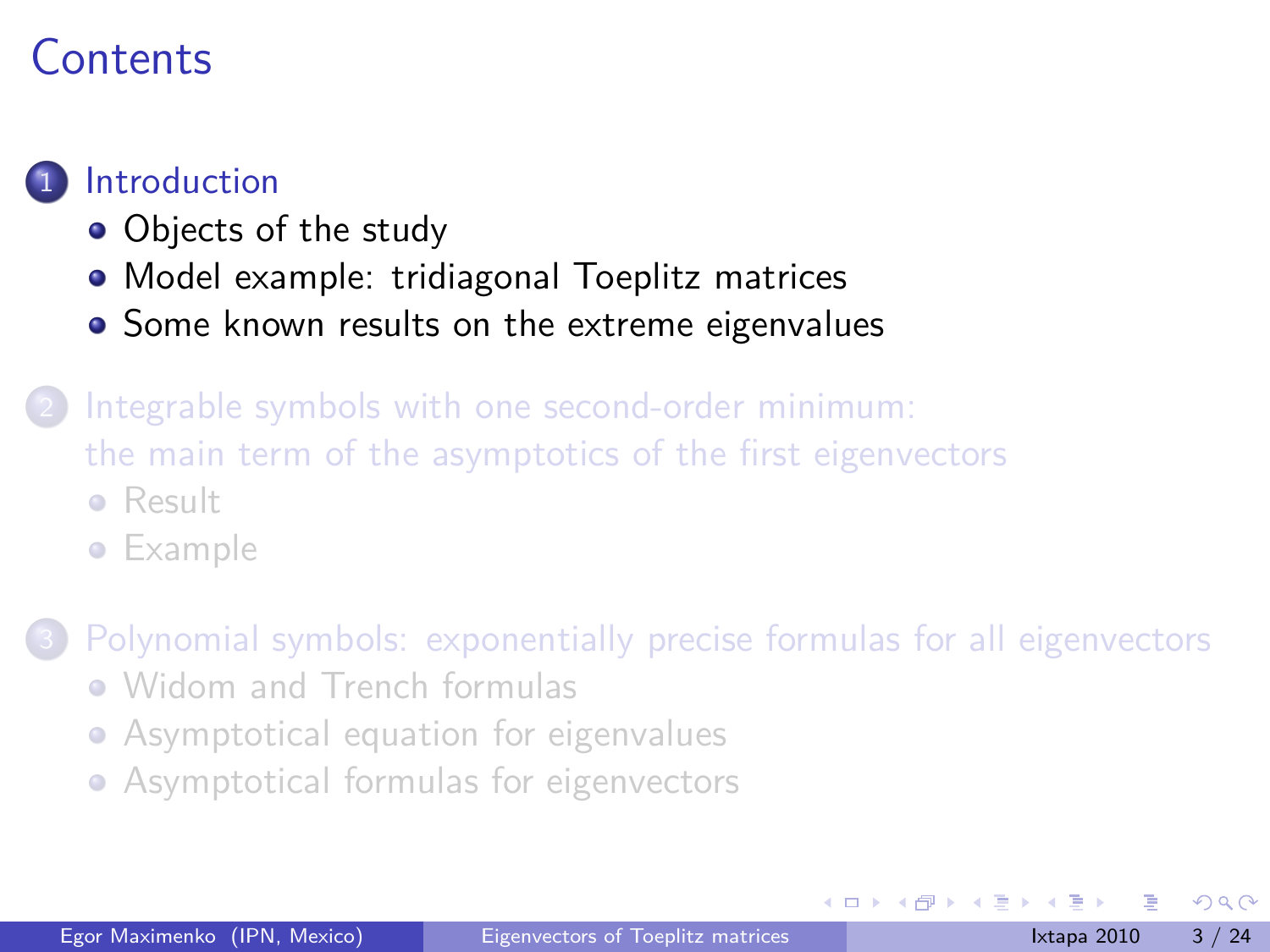## Notation: Hermitian Toeplitz matrices

Let  $a \in L^1(\mathsf{T},\mathsf{R})$ . Denote by g the corresponding 2*π*-periodical function on **R**:

$$
g(x) := a(e^{ix}), \qquad x \in \mathbf{R}.
$$

Let  $a_k$  ( $k \in \mathbb{Z}$ ) be the Fourier coefficients of a:

$$
a_k := \int_{\mathsf{T}} a(t) t^{-k} \, d\mu_{\mathsf{T}}(t) = \frac{1}{2\pi} \int_0^{2\pi} g(x) e^{-ikx} \, dx.
$$

Consider Toeplitz matrices  $T_n(a)$ ,  $n = 1, 2, 3, \ldots$ , generated by a:

$$
T_n(a) := (a_{j-k})_{j,k=1}^n = \begin{pmatrix} a_0 & a_{-1} & a_{-2} & \dots & a_{-n+1} \\ a_1 & a_0 & a_{-1} & \dots & a_{-n+2} \\ a_2 & a_1 & a_0 & \dots & a_{-n+3} \\ \vdots & \vdots & \vdots & \ddots & \vdots \\ a_{n-1} & a_{n-2} & a_{n-3} & \dots & a_0 \end{pmatrix}
$$

<span id="page-3-0"></span>*.*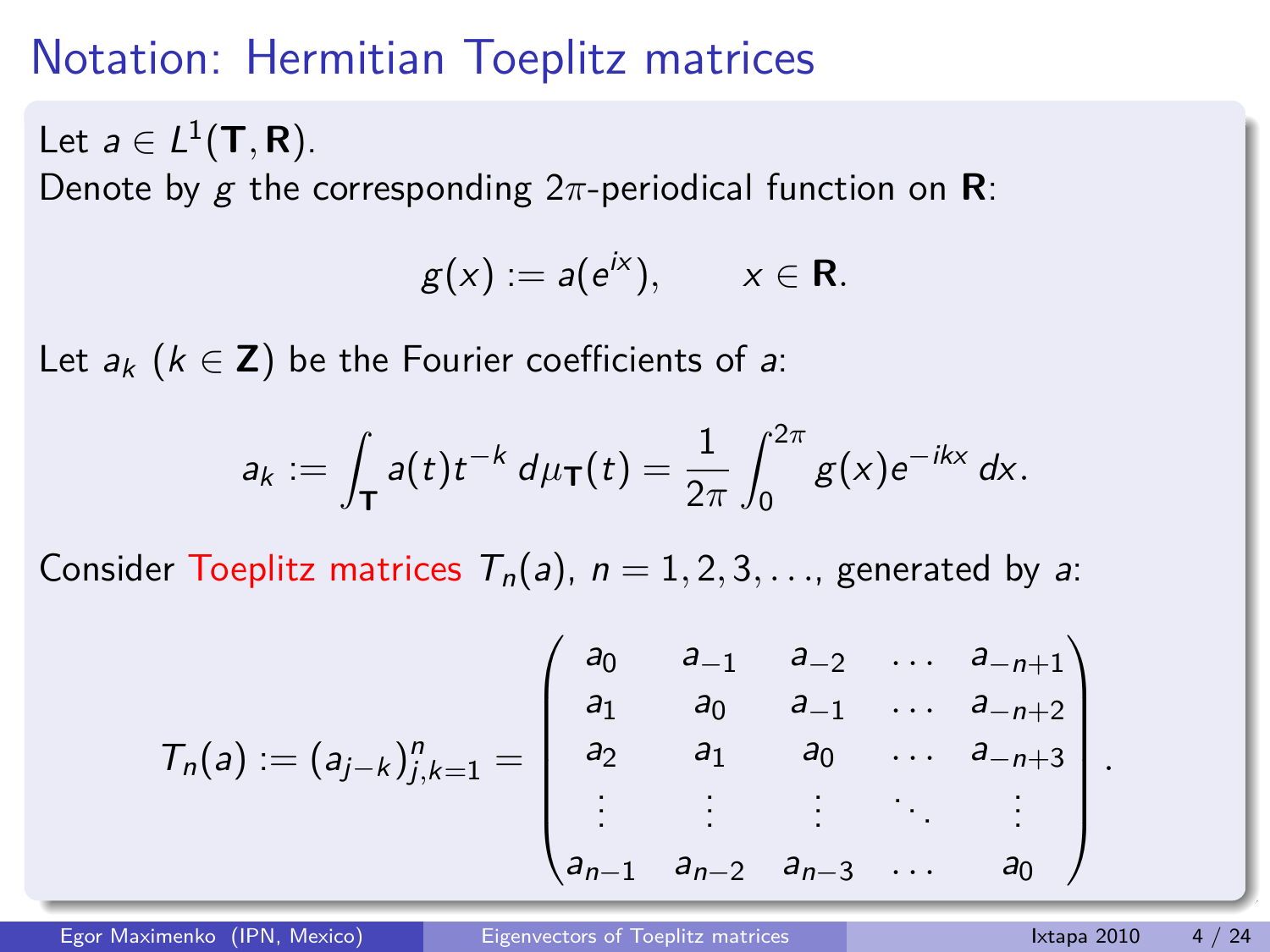### Notation: eigenvalues and eigenvectors

Denote by  $\lambda_1^{(n)}$  $\lambda_1^{(n)},\ldots,\lambda_n^{(n)}$  the eigenvalues of  $\mathcal{T}_n(a)$  in the increasing order:  $\lambda_1^{(n)} \leq \lambda_2^{(n)} \leq \ldots \leq \lambda_n^{(n)}$ n *,* and by  $v_1^{(n)}$  $y_1^{(n)}, \ldots, y_n^{(n)}$  $n_n^{(1)}$  the corresponding normalized eigenvectors:  $T_n(a)v_k^{(n)} = \lambda_k^{(n)}$  $\binom{n}{k}$ v $\binom{n}{k}$  $\begin{array}{ccc} \n\binom{n}{k}, & \quad \text{ } \|v_k^{(n)}\| \n\end{array}$  $\| \mathbf{z}^{(n)} \|_2 = 1.$ 

Under some assumptions on the symbol, the eigenvalues are simple. Therefore every normalized eigenvector is defined uniquely up to unitary multiplier  $\tau$ ,  $|\tau| = 1$ .

#### "Minimal distance" between normalized vectors

$$
\varrho(u,v) := \min_{|\tau|=1} \|\tau u - v\|_2 = \left\| \frac{\langle u, v \rangle}{\langle u, v \rangle} u - v \right\|_2.
$$

Egor Maximenko (IPN, Mexico) [Eigenvectors of Toeplitz matrices](#page-0-0) International Letter and Strapa 2010 5 / 24

<span id="page-4-0"></span>K ロ ▶ K 個 ▶ K 로 ▶ K 로 ▶ 『로 『 YO Q @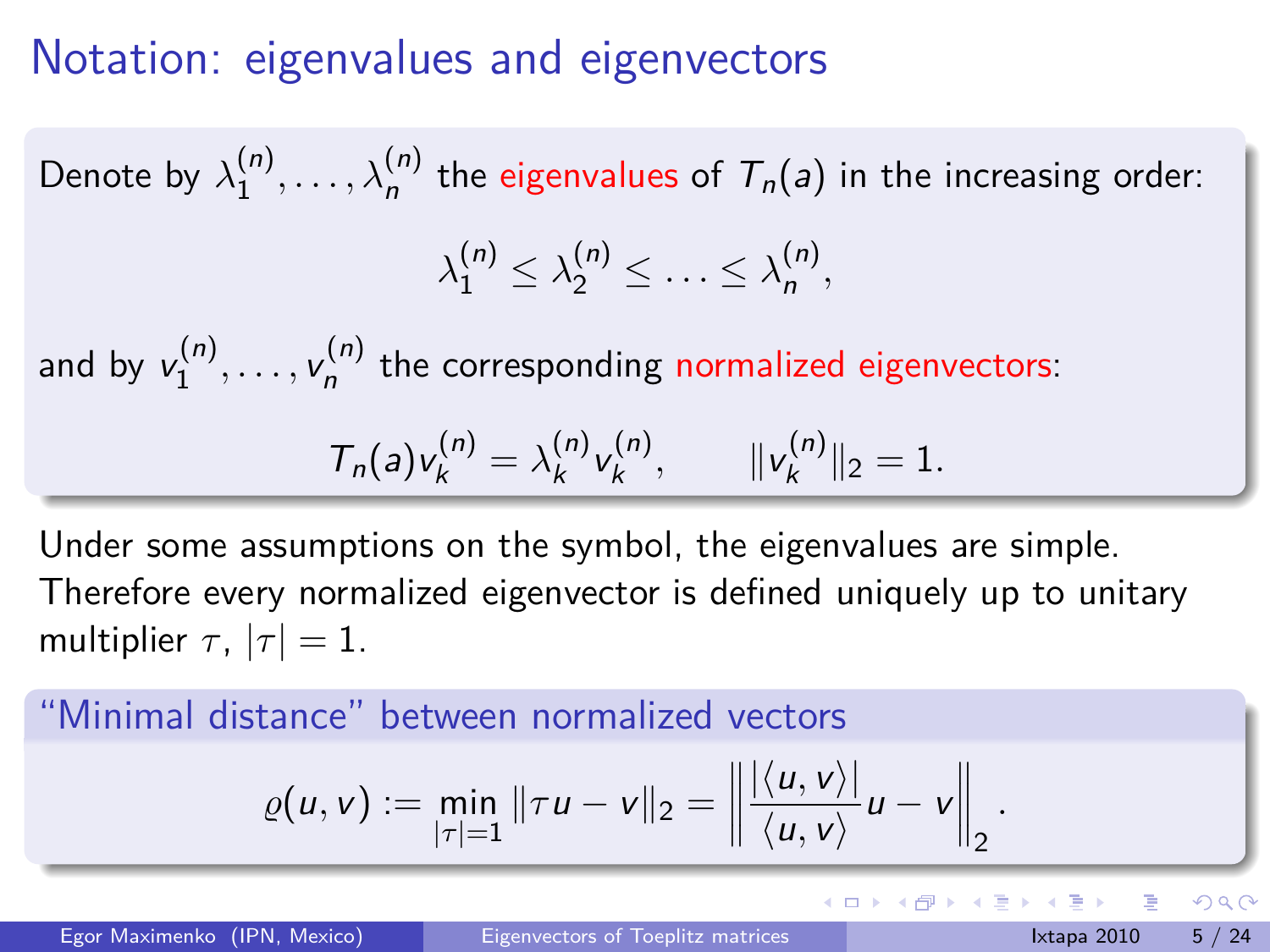### Tridiagonal real symmetric Toeplitz matrices

As a model example, consider the following three-term symbol:

$$
a(t)=-t+2-t^{-1}
$$

In this case the function  $g(x):=a(e^{i x})$  is

$$
g(x)=4\sin^2\frac{x}{2}.
$$

The corresponding Toeplitz matices are tridiagonal. For instance,

$$
\mathcal{T}_5(-t+2-t^{-1}) = \left(\begin{array}{cccc}2 & -1 & 0 & 0 & 0 \\-1 & 2 & -1 & 0 & 0 \\0 & -1 & 2 & -1 & 0 \\0 & 0 & -1 & 2 & -1 \\0 & 0 & 0 & -1 & 2\end{array}\right).
$$

The eigenvalues and eigenvectors of these matrices are well known.

<span id="page-5-0"></span> $200$ 

(□ ) (包 )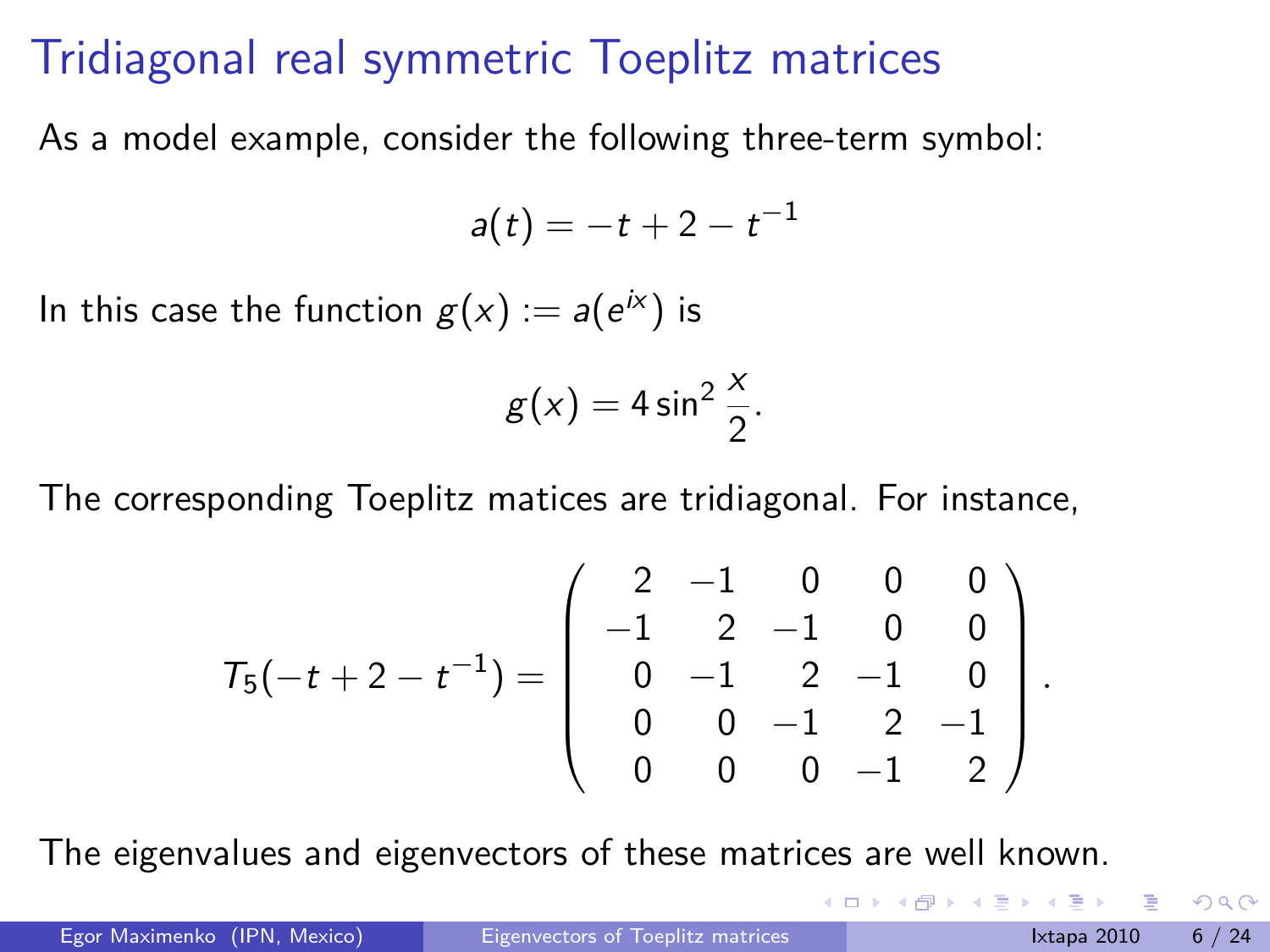$$
x_k^{(n)} = \left(\sqrt{\frac{2}{\pi}} \sin \frac{k j \pi}{n+1}\right)_{j=1}^n
$$

*.*

 $\Omega$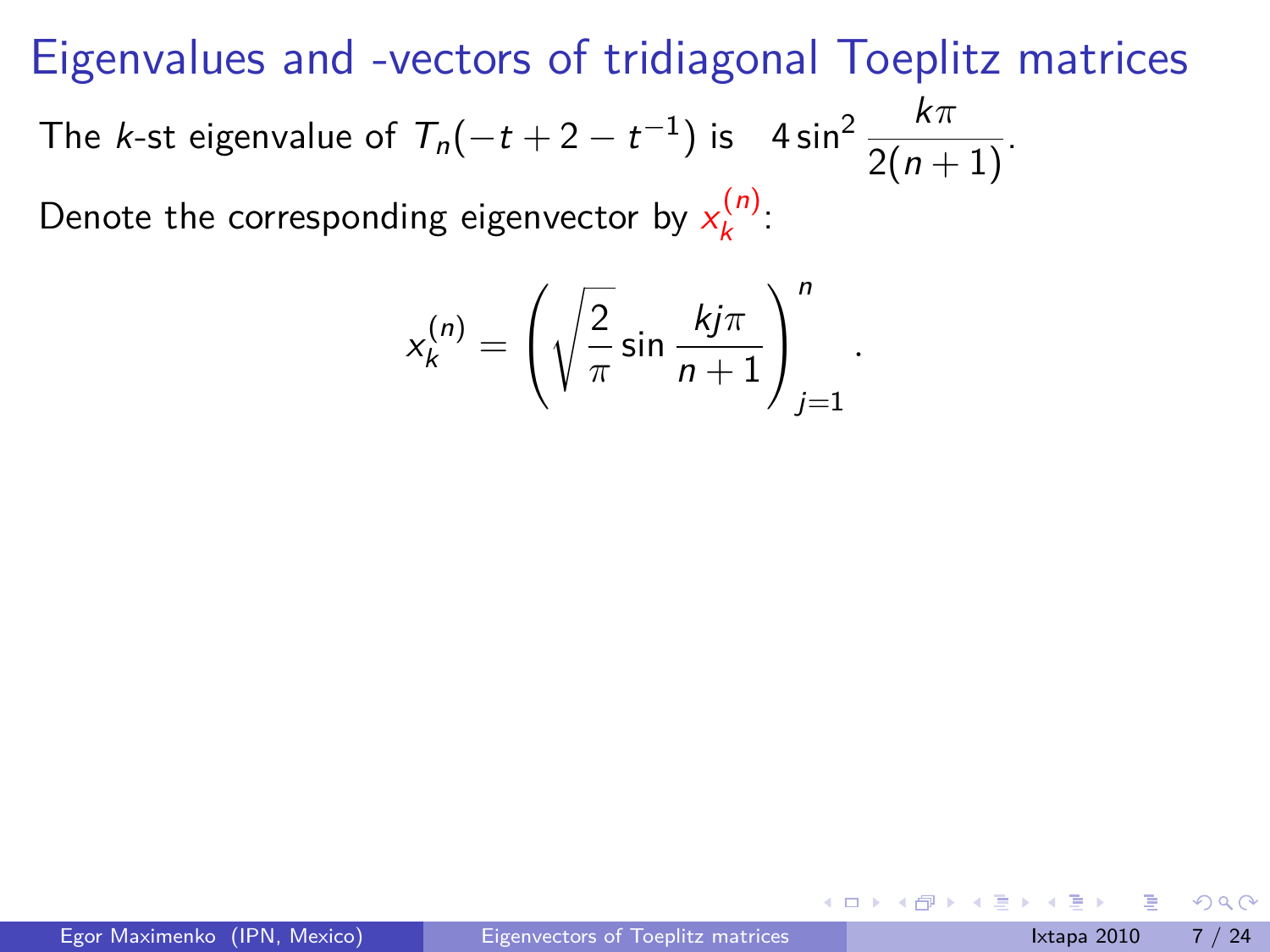$$
x_1^{(20)} = \left(\sqrt{\frac{2}{\pi}}\sin\frac{j\pi}{21}\right)_{j=1}^{20}
$$

*.*



Egor Maximenko (IPN, Mexico) [Eigenvectors of Toeplitz matrices](#page-0-0) International Library 2010 7/24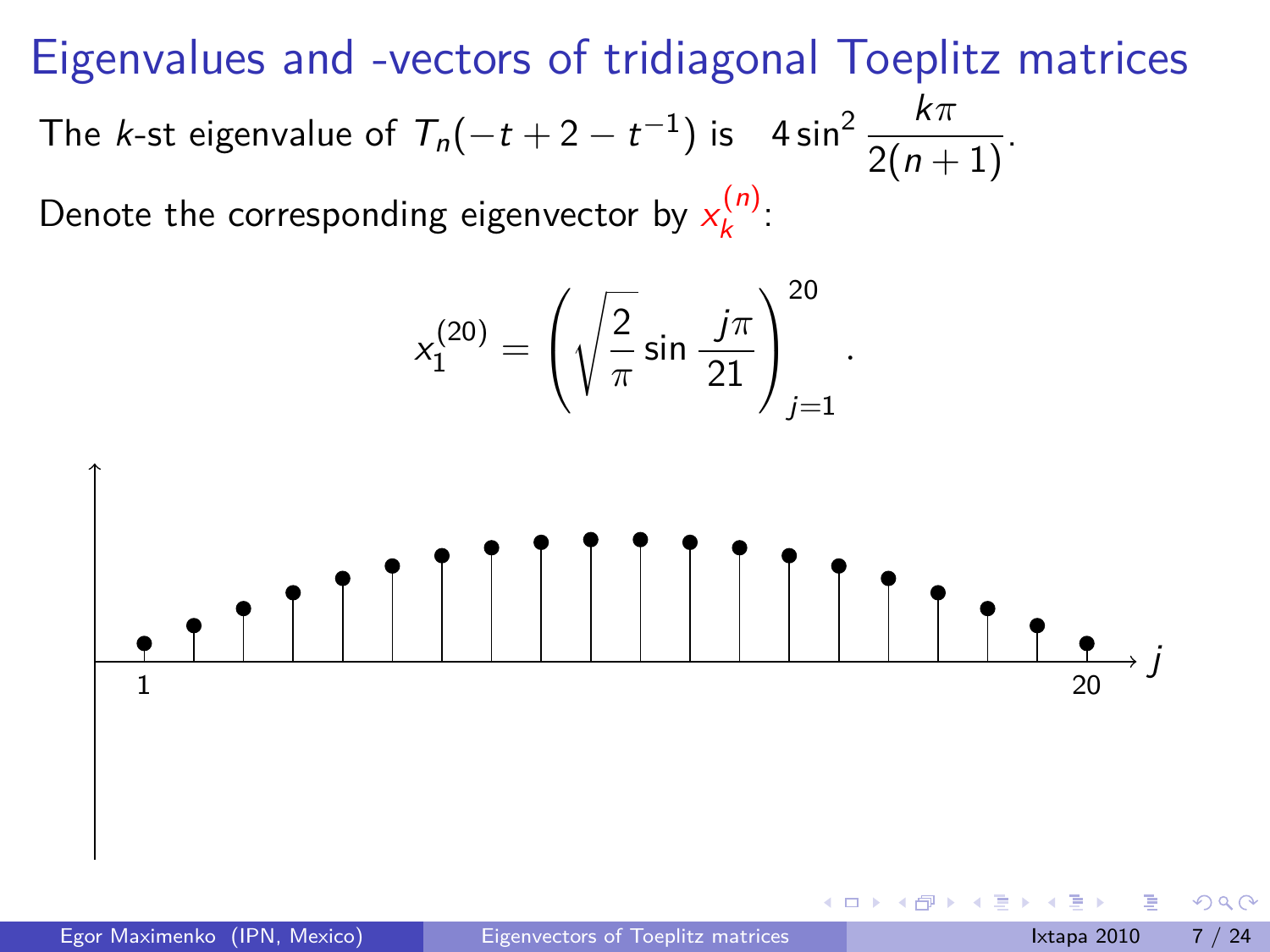$$
x_2^{(20)} = \left(\sqrt{\frac{2}{\pi}}\sin\frac{2j\pi}{21}\right)_{j=1}^{20}
$$

*.*

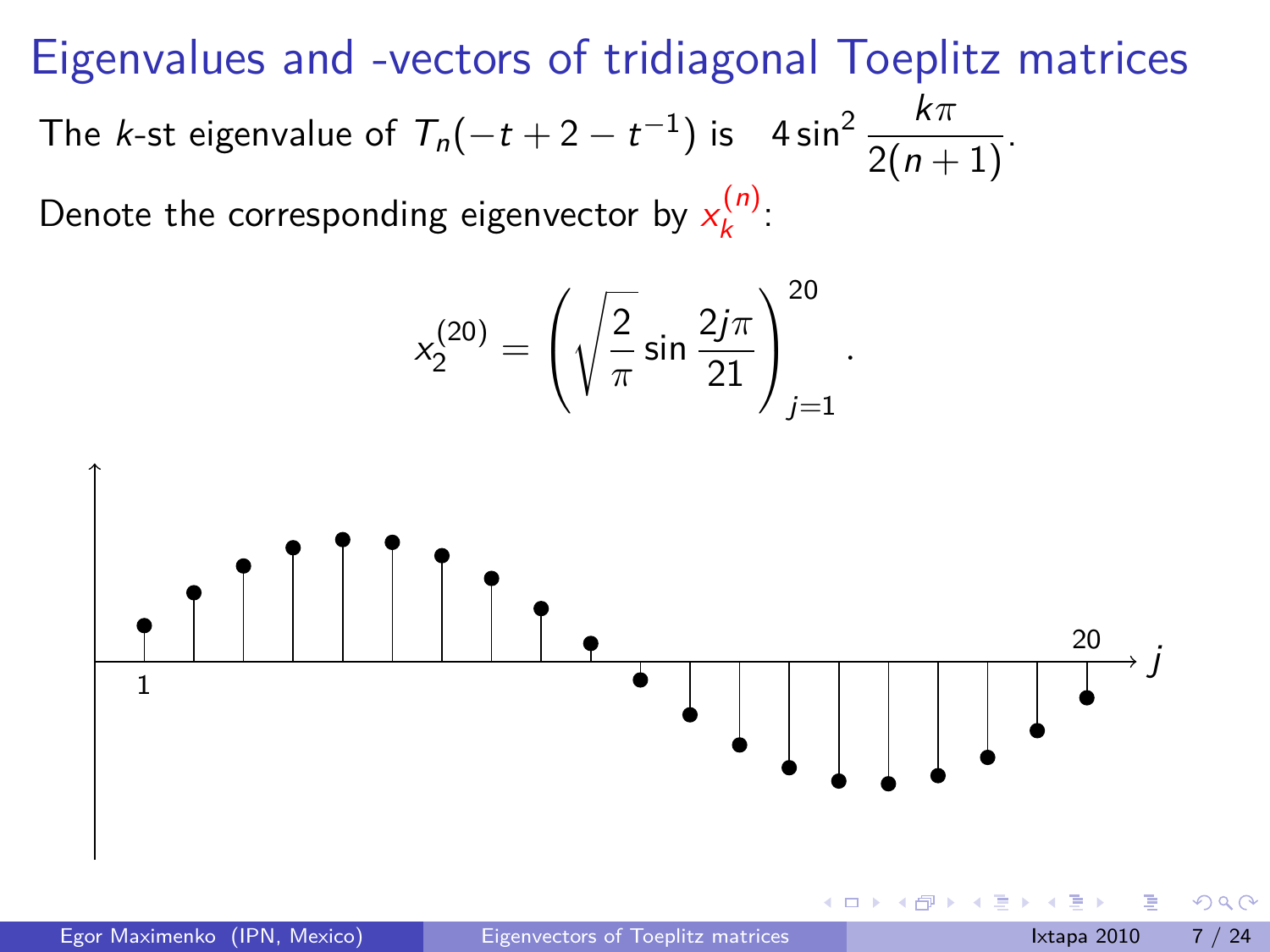$$
x_3^{(20)} = \left(\sqrt{\frac{2}{\pi}}\sin\frac{3j\pi}{21}\right)_{j=1}^{20}
$$

*.*



Egor Maximenko (IPN, Mexico) [Eigenvectors of Toeplitz matrices](#page-0-0) International Library 2010 7/24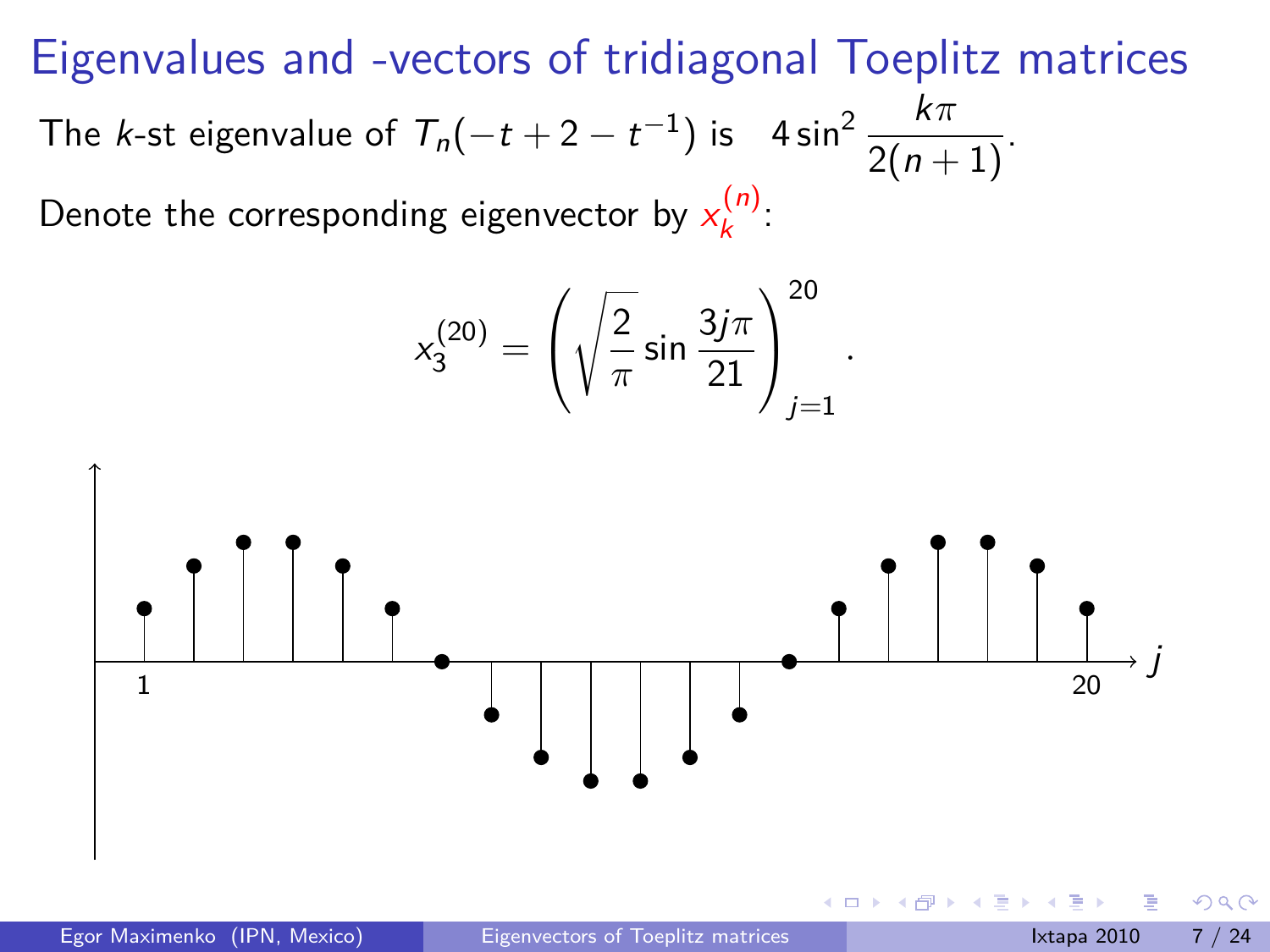$$
x_4^{(20)} = \left(\sqrt{\frac{2}{\pi}}\sin\frac{4j\pi}{21}\right)_{j=1}^{20}
$$

*.*

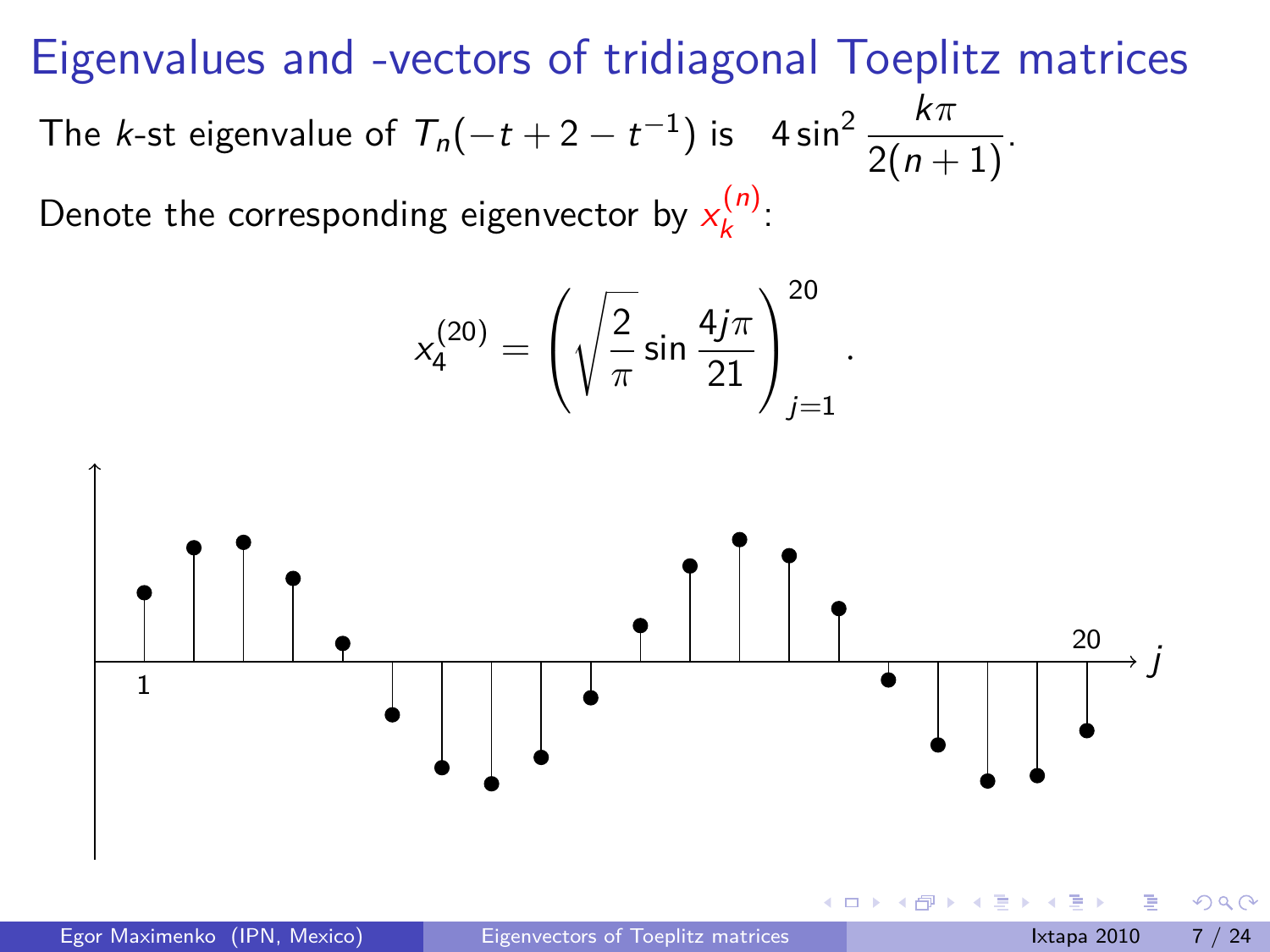$$
x_5^{(20)} = \left(\sqrt{\frac{2}{\pi}}\sin\frac{5j\pi}{21}\right)_{j=1}^{20}
$$

*.*



Egor Maximenko (IPN, Mexico) [Eigenvectors of Toeplitz matrices](#page-0-0) International Library 2010 7/24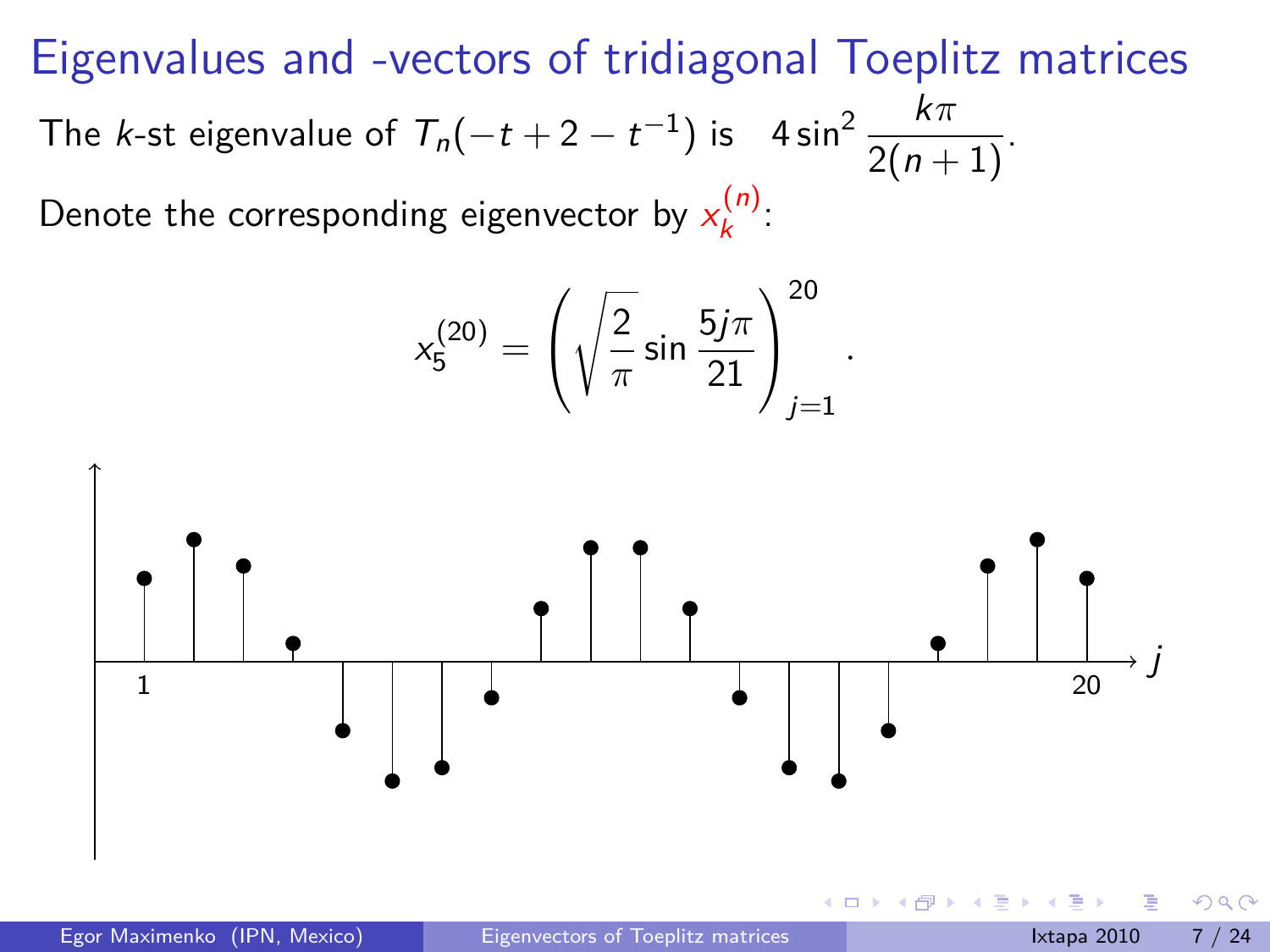## Important properties of the model generating function

The function  $g(x) = 4 \sin^2 \frac{x}{2}$  $\frac{1}{2}$  has the following properties:

- It has only one minimum (on [*−π, π*]);
- The minimal value of  $g$  is reached at the point 0;
- $g''(0) > 0$  ("second-order" minimum).



<span id="page-12-0"></span> $\Omega$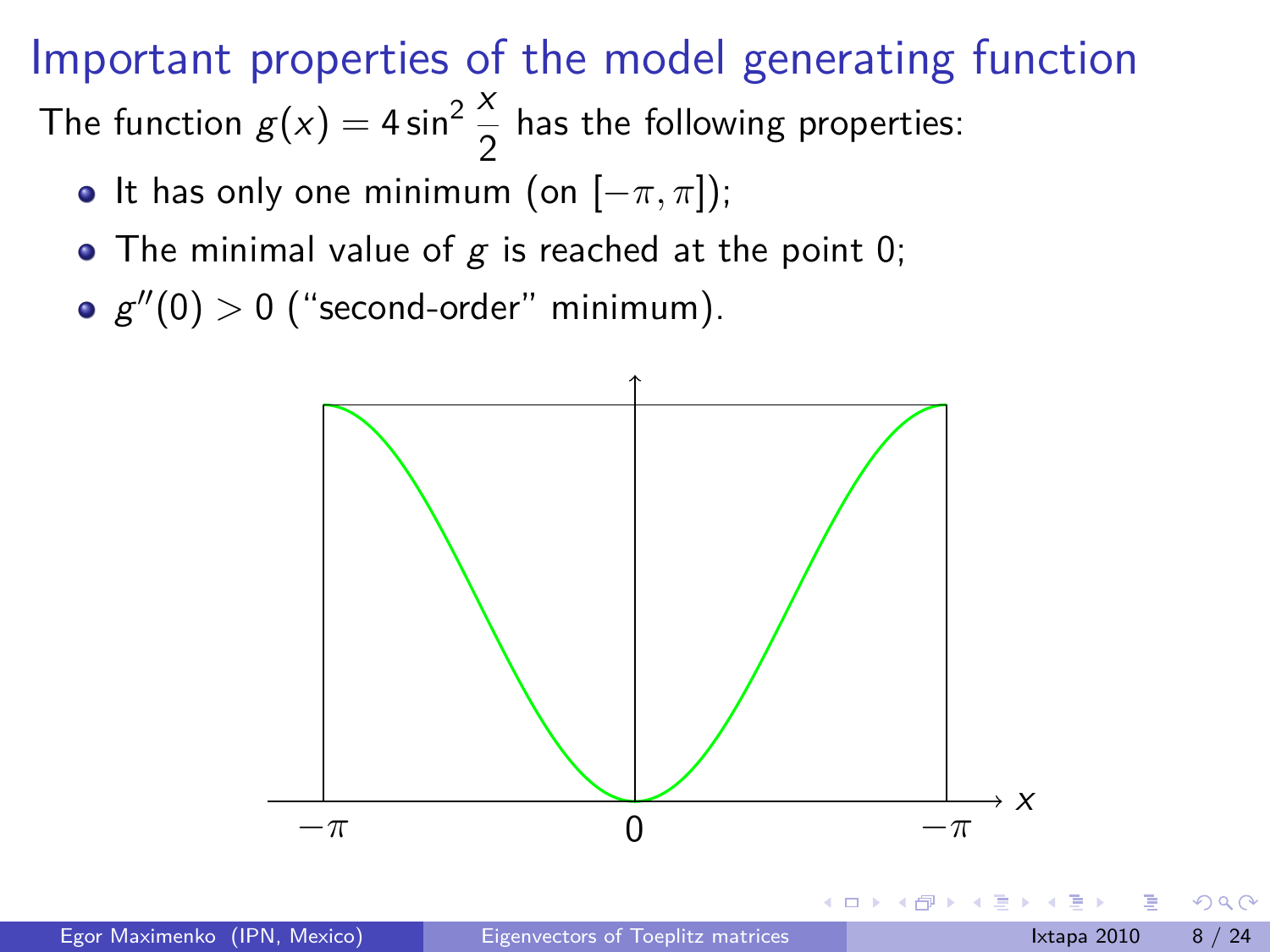#### Some known results on the extreme eigenvalues

M. Kac, W. L. Murdock, G. Szegö, 1953. Let *a* ∈ C(**T**, **R**),  $g(x)$  reaches its minimal value only at  $x=0$ ,  $g''(0)>0$ ,  $g\in \mathcal{C}^2$  near  $0.$  Then  $\forall k$ 

$$
\lambda_k^{(n)} = g(0) + \frac{g''(0)\pi^2}{2} \cdot \frac{k^2}{(n+1)^2} + o\left(\frac{1}{(n+1)^2}\right) \quad \text{as} \quad n \to \infty.
$$

<span id="page-13-0"></span> $\Omega$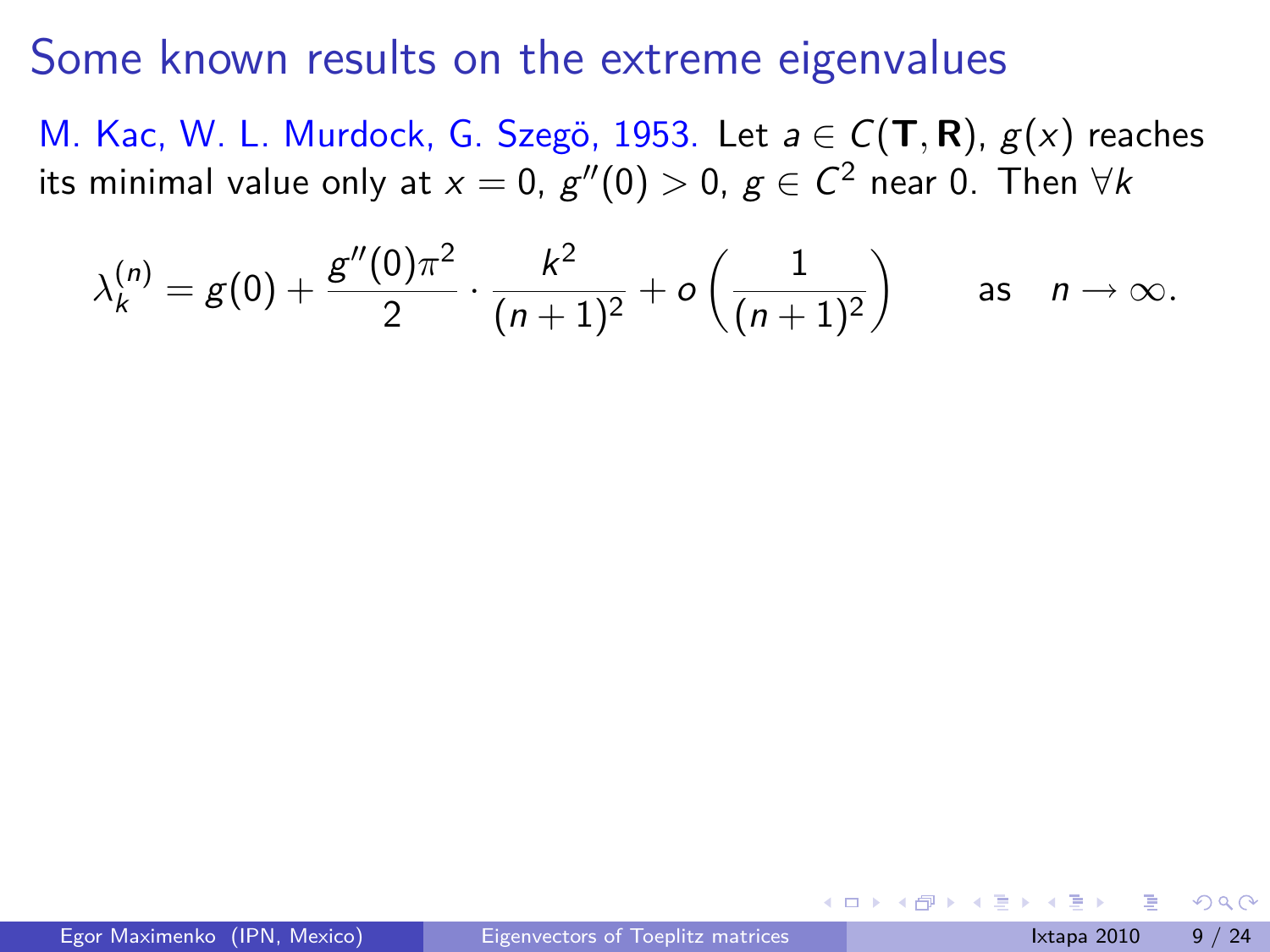#### Some known results on the extreme eigenvalues

M. Kac, W. L. Murdock, G. Szegö, 1953. Let a ∈ C(**T**, **R**),  $g(x)$  reaches its minimal value only at  $x=0$ ,  $g''(0)>0$ ,  $g\in \mathcal{C}^2$  near  $0.$  Then  $\forall k$ 

$$
\lambda_k^{(n)} = g(0) + \frac{g''(0)\pi^2}{2} \cdot \frac{k^2}{(n+1)^2} + o\left(\frac{1}{(n+1)^2}\right) \quad \text{as} \quad n \to \infty.
$$

H. Widom, 1958. Assume additionally that  $g$  is even and  $g \in \mathcal{C}^4$  near 0. Then *∀*k

<span id="page-14-0"></span>
$$
\lambda_k^{(n)}=g(0)+\frac{g''(0)\pi^2}{2}\left(\frac{k^2}{(n+1)^2}+\frac{w_0k^2}{(n+1)^3}\right)+o\left(\frac{1}{(n+1)^3}\right).
$$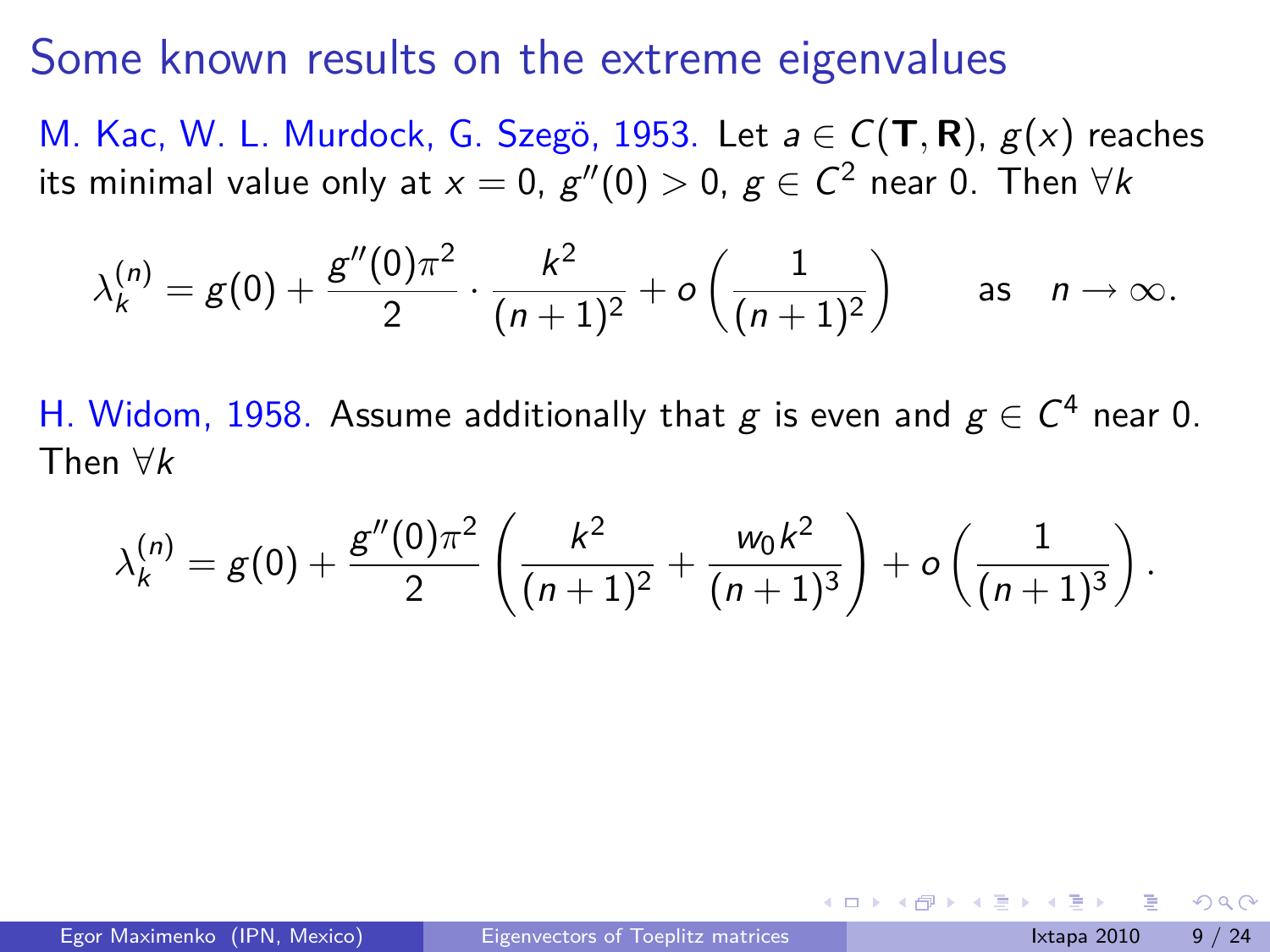#### Some known results on the extreme eigenvalues

M. Kac, W. L. Murdock, G. Szegö, 1953. Let a ∈ C(**T**, **R**),  $g(x)$  reaches its minimal value only at  $x=0$ ,  $g''(0)>0$ ,  $g\in \mathcal{C}^2$  near  $0.$  Then  $\forall k$ 

$$
\lambda_k^{(n)}=g(0)+\frac{g''(0)\pi^2}{2}\cdot\frac{k^2}{(n+1)^2}+o\left(\frac{1}{(n+1)^2}\right)\qquad\text{as}\quad n\to\infty.
$$

H. Widom, 1958. Assume additionally that  $g$  is even and  $g \in \mathcal{C}^4$  near 0. Then *∀*k

$$
\lambda_k^{(n)}=g(0)+\frac{g''(0)\pi^2}{2}\left(\frac{k^2}{(n+1)^2}+\frac{w_0k^2}{(n+1)^3}\right)+o\left(\frac{1}{(n+1)^3}\right).
$$

 $\mathsf{S}.$  Serra Capizzano, 1997. Let  $\mathsf{a}\in L^1(\mathsf{T},\mathsf{R})$  and  $\exists c_1,c_2>0$  such that

$$
c_1x^2 \leq g(x) - \operatorname{ess\,inf}(g) \leq c_2x^2.
$$

Then  $\exists c_3, c_4 > 0$  such that

 $\frac{c_3}{n^2} \leq \lambda_1^{(n)} - \text{ess}\inf_{\epsilon \in \mathbb{R}^+} (g) \leq \frac{c_4}{n^2}$  $\frac{c_3}{n^2} \leq \lambda_1^{(n)} - \text{ess}\inf_{\epsilon \in \mathbb{R}^+} (g) \leq \frac{c_4}{n^2}$  $\frac{c_3}{n^2} \leq \lambda_1^{(n)} - \text{ess}\inf_{\epsilon \in \mathbb{R}^+} (g) \leq \frac{c_4}{n^2}$  $\frac{c_3}{n^2} \leq \lambda_1^{(n)} - \text{ess}\inf_{\epsilon \in \mathbb{R}^+} (g) \leq \frac{c_4}{n^2}$  $\frac{c_3}{n^2} \leq \lambda_1^{(n)} - \text{ess}\inf_{\epsilon \in \mathbb{R}^+} (g) \leq \frac{c_4}{n^2}$ 

<span id="page-15-0"></span> $rac{a}{n^2}$  $rac{a}{n^2}$  $rac{a}{n^2}$  $rac{a}{n^2}$  $rac{a}{n^2}$ [.](#page-18-0)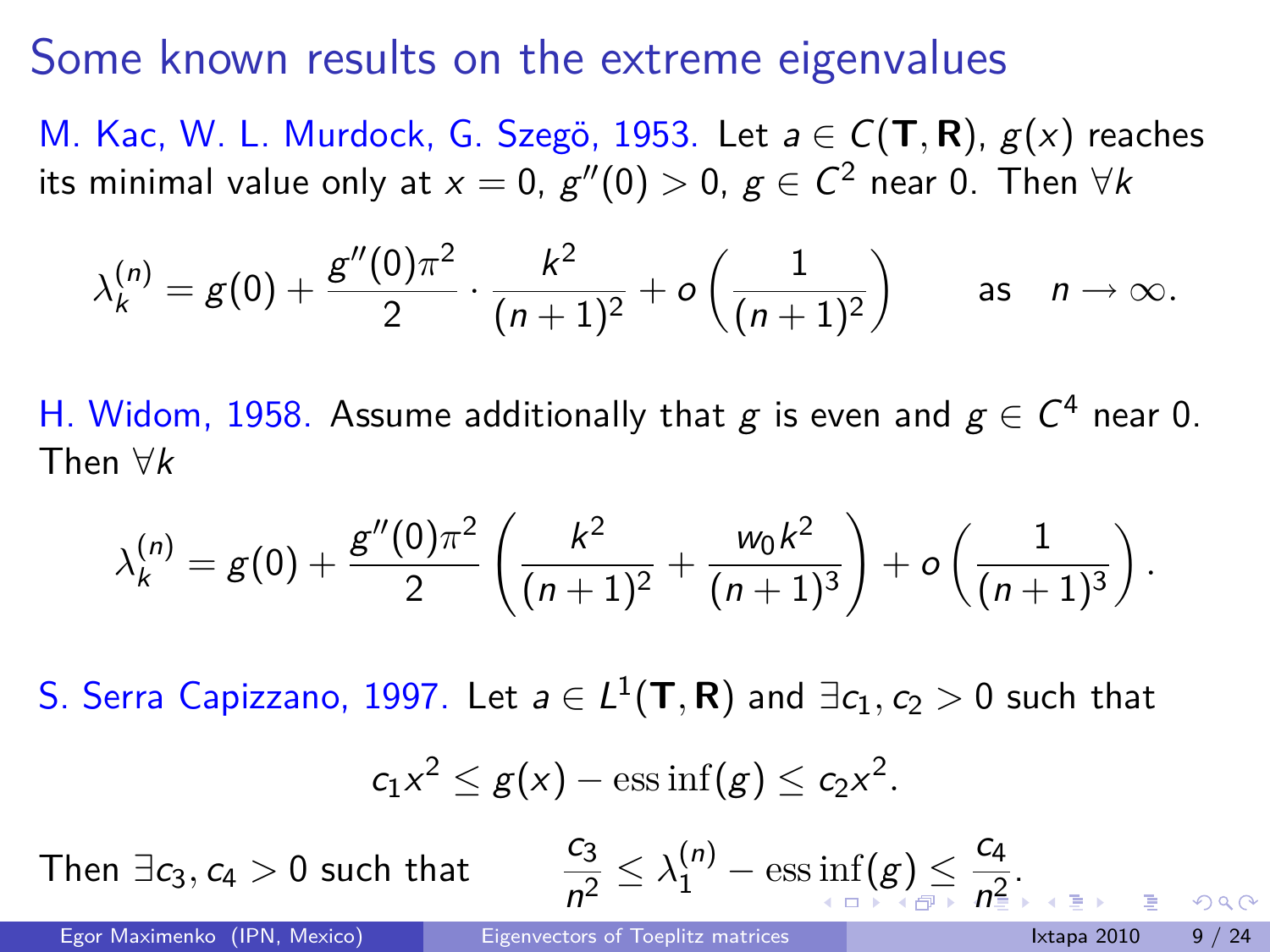Rest of the talk: two new results about the eigenvectors

Main term of the first eigenvectors (integrable symbols)

Suppose that:

- **•** the generating function is real-valued and integrable on  $[-\pi, \pi]$ ;
- $\bullet$  reaches its minimal value only at the point 0;
- **•** this minimum is of the second order.

Then the first eigenvectors of the Toeplitz matrices are close to the eigenvectors of the tridiagonal symmetric Toeplitz matrices.

<span id="page-16-0"></span>つひひ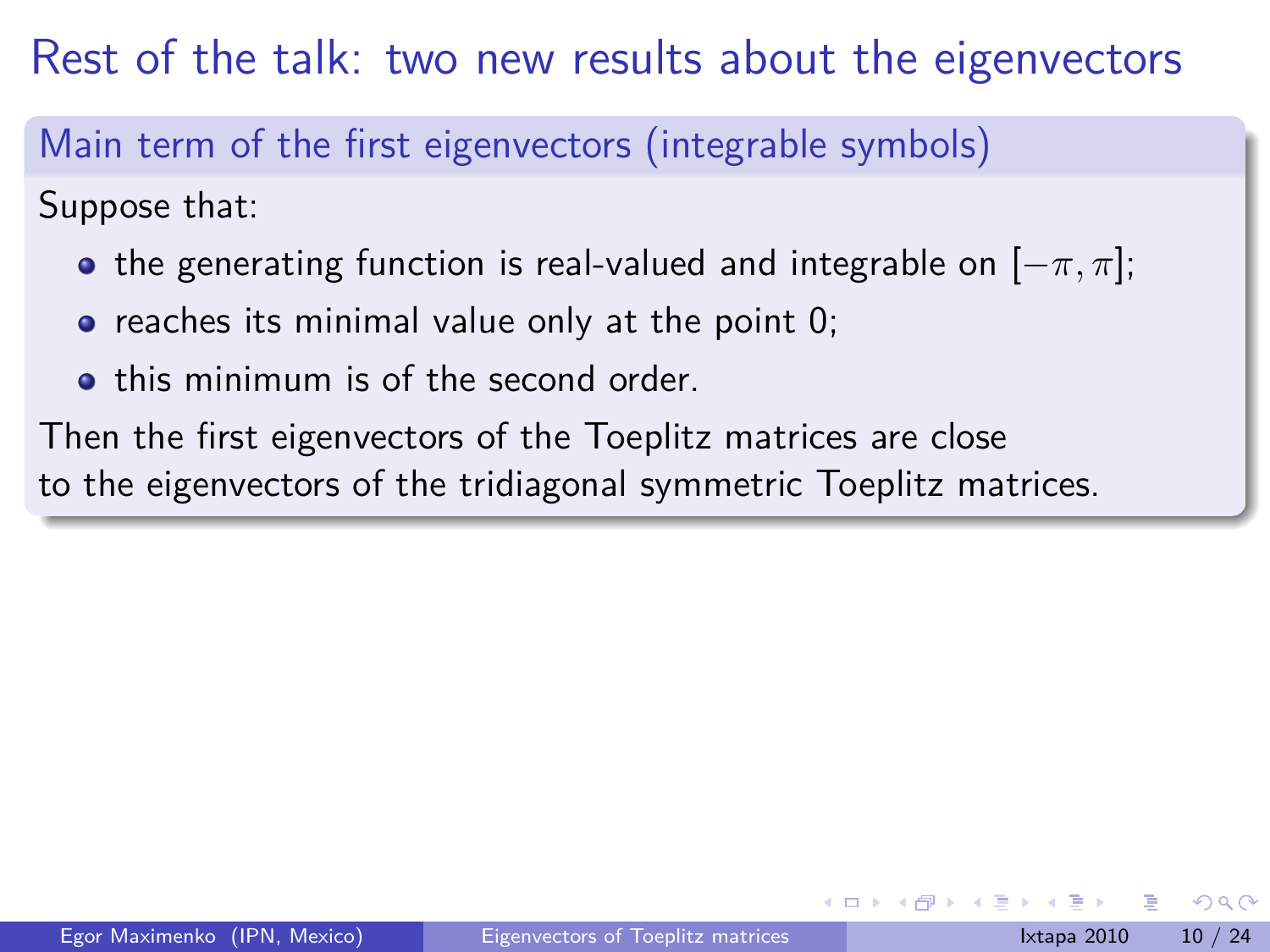Rest of the talk: two new results about the eigenvectors

Main term of the first eigenvectors (integrable symbols)

Suppose that:

- **•** the generating function is real-valued and integrable on  $[-\pi, \pi]$ ;
- $\bullet$  reaches its minimal value only at the point 0;
- **•** this minimum is of the second order.

Then the first eigenvectors of the Toeplitz matrices are close to the eigenvectors of the tridiagonal symmetric Toeplitz matrices.

## Precise asymptotics of all eigenvectors (polynomial symbols)

Suppose that the symbol is a real-valued Laurent polynomial, has a unique minimum, a unique maximum,

and is monotone between the minimum and maximum.

In this case, exponentially precise asymptotical formulas are obtained for all the eigenvectors (not only for the first ones).

<span id="page-17-0"></span> $QQ$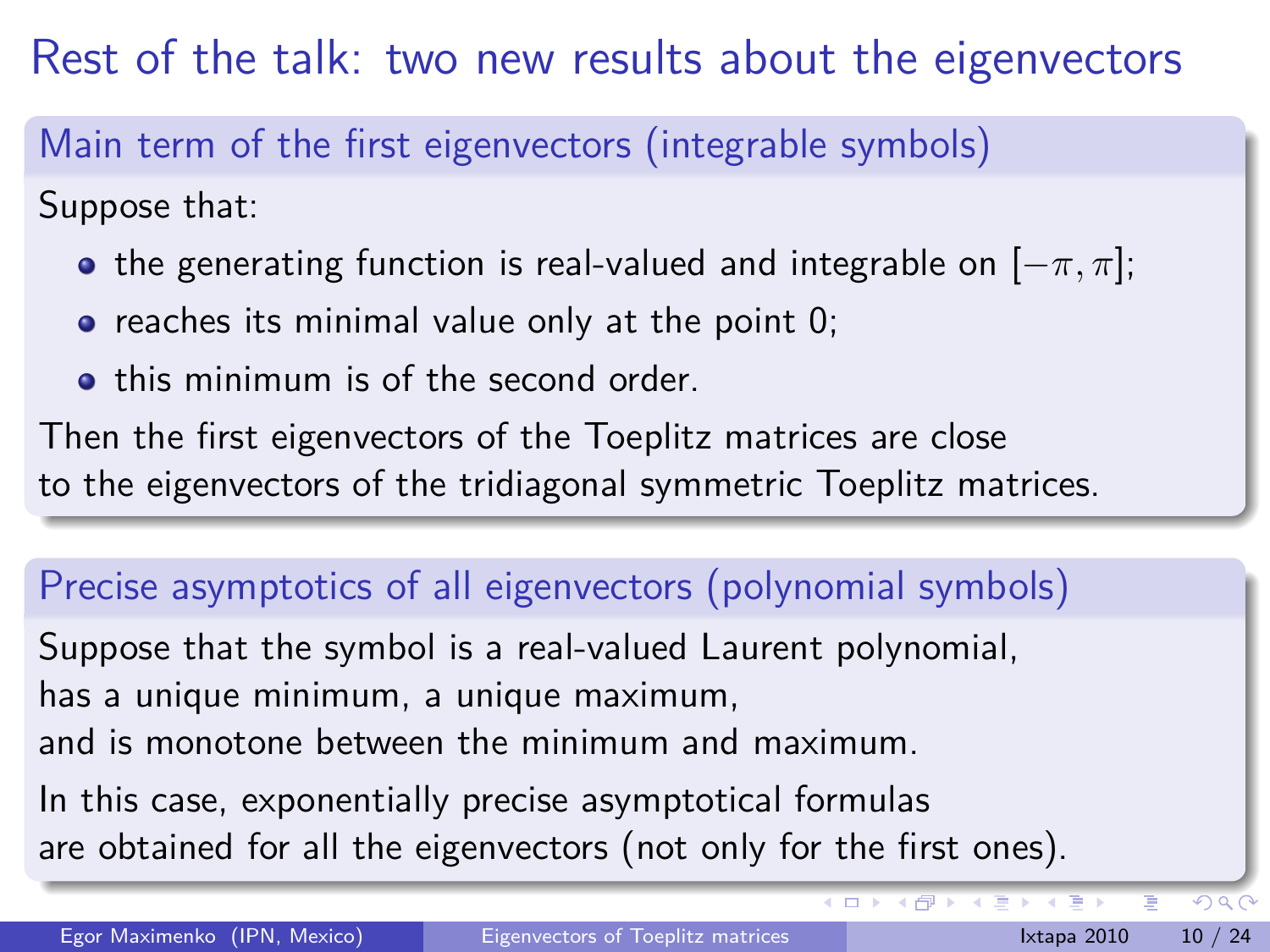## Contents

#### **[Introduction](#page-2-0)**

- [Objects of the study](#page-3-0)
- [Model example: tridiagonal Toeplitz matrices](#page-5-0)
- [Some known results on the extreme eigenvalues](#page-13-0)
- [Integrable symbols with one second-order minimum:](#page-18-0) [the main term of the asymptotics of the first eigenvectors](#page-18-0)
	- **•** [Result](#page-19-0)
	- [Example](#page-20-0)

[Polynomial symbols: exponentially precise formulas for all eigenvectors](#page-22-0)

- [Widom and Trench formulas](#page-23-0)
- [Asymptotical equation for eigenvalues](#page-24-0)
- <span id="page-18-0"></span>[Asymptotical formulas for eigenvectors](#page-30-0)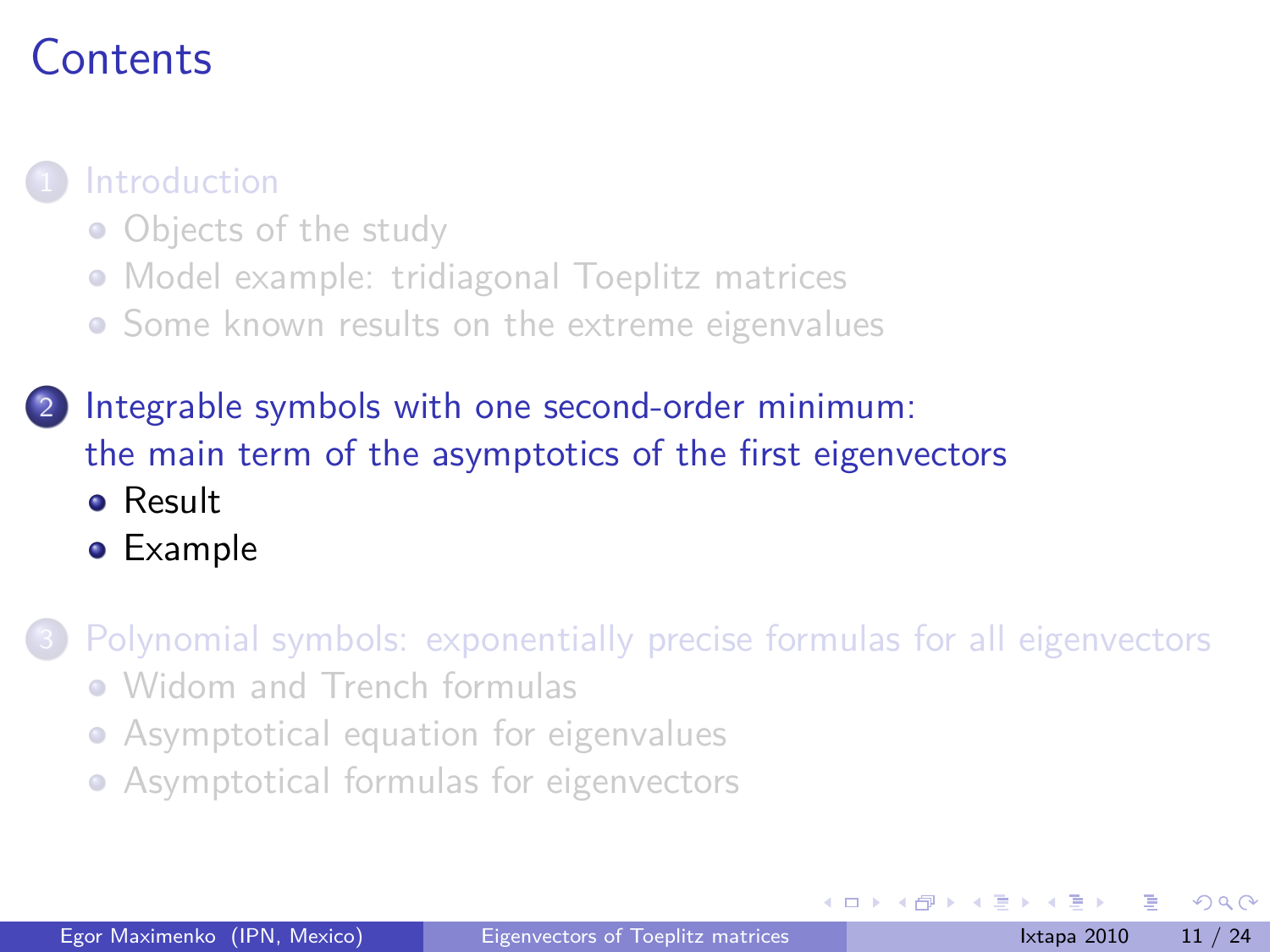## Result

#### Theorem

Let 
$$
a \in L^1(\mathbf{T}, \mathbf{R})
$$
,  $m \in \mathbf{R}$ ,  $A > 0$ ,  $\delta_0 > 0$ ,  $\eta > 0$ ,  
\n•  $g(x) = m + Ax^2 + x^2 \xi(x)$ ,  
\nwhere  $\lim_{x \to 0} \xi(x) = 0$  and  $|\xi(x)| < \frac{A}{2}$  if  $|x| < \delta_0$ .  
\n•  $g(x) \ge m + \eta$  if  $\delta_0 \le |x| \le \pi$ .

Then for each fixed  $k = 1, 2, 3, \ldots$  the following asymptotical formulas hold as  $n \rightarrow \infty$ :

$$
\lambda_k^{(n)} = m + A \frac{k^2 \pi^2}{(n+1)^2} + o\left(\frac{1}{(n+1)^2}\right),
$$
  
 
$$
\varrho(v_k^{(n)}, x_k^{(n)}) \to 0.
$$

Proof: estimates for the "Rayleigh quotients"  $\langle\, T_n(a) x_k^{(n)}\,\rangle$ k *,* x (n) k *i*.

<span id="page-19-0"></span>K ロ ▶ K 個 ▶ K 로 ▶ K 로 ▶ - 로 - K 9 Q @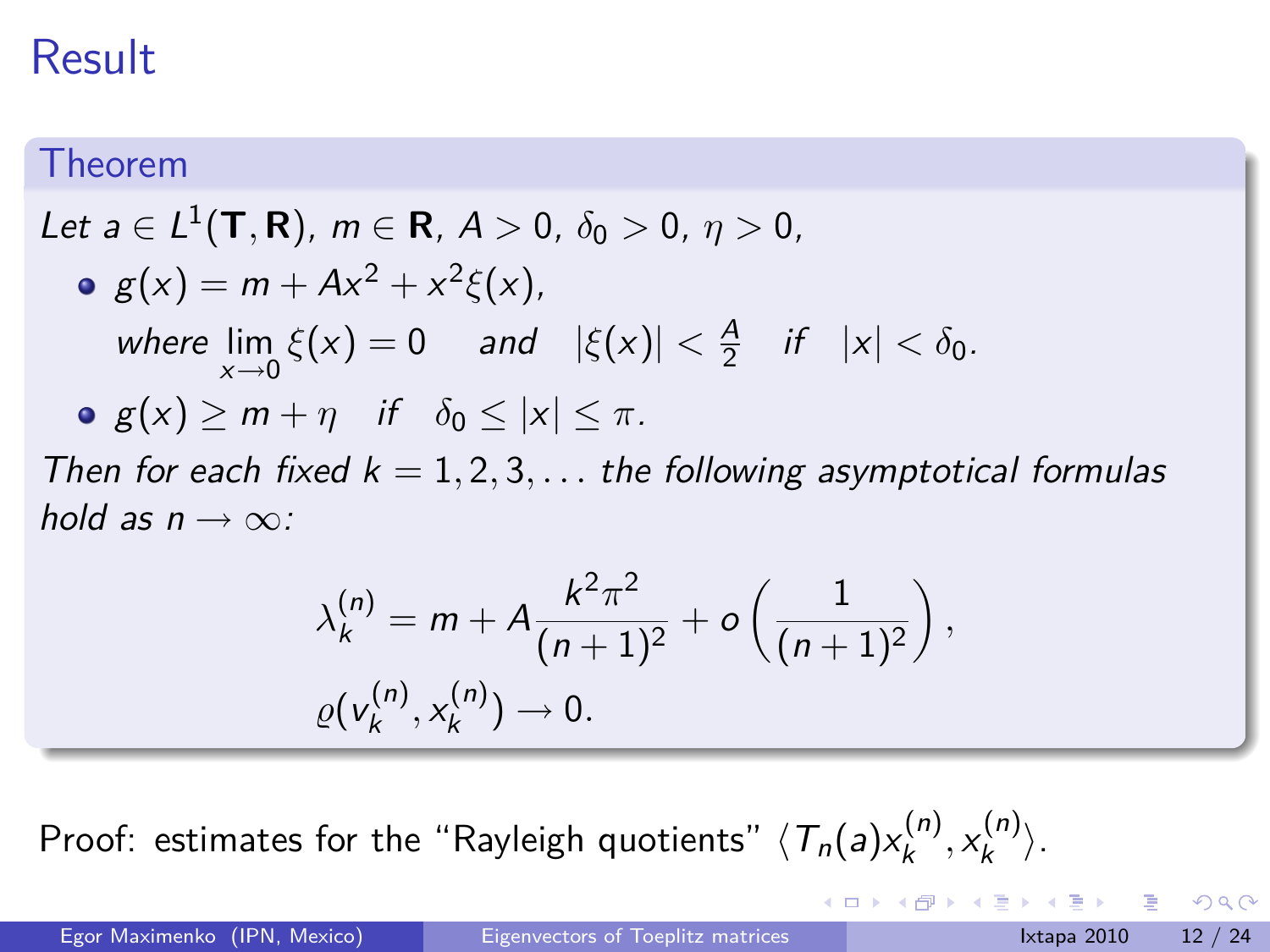#### Example with nonbounded integrable symbol

$$
a(e^{ix}) = |1 + e^{ix}|^{-2\alpha} = 2^{-2\alpha} \left(\cos{\frac{x}{2}}\right)^{-2\alpha}.
$$
  
In this example  $g(x) = m + Ax^2 + O(x^4)$  as  $x \to 0$ ,  
where  $m = 2^{-2\alpha}, A = 4\alpha 2^{-2\alpha - 2}$ , and  $g(x) \to +\infty$  as  $x \to \pm \pi$ .

4 0 8

<span id="page-20-0"></span>∢ 何 ▶ - ∢ ∃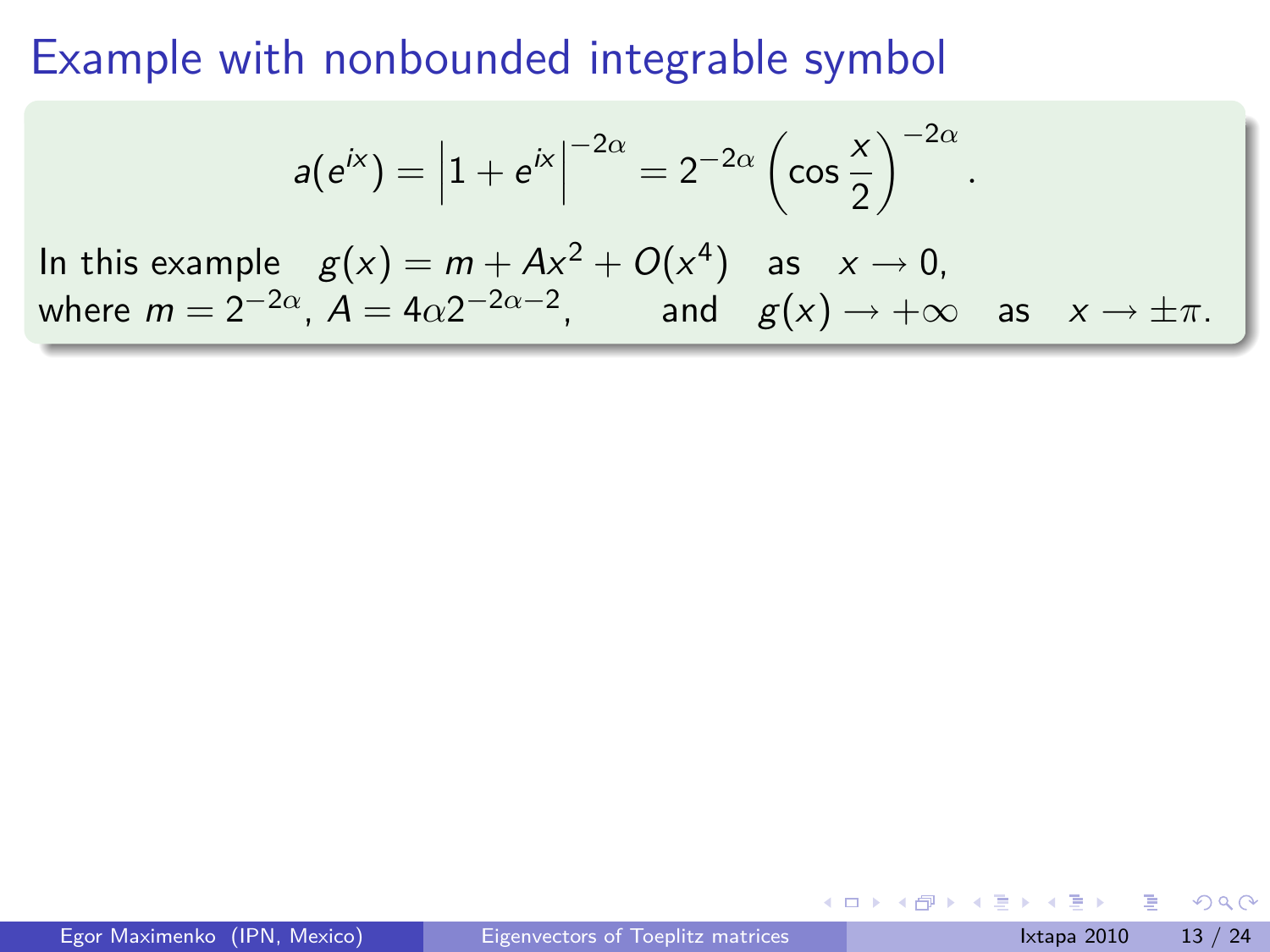#### Example with nonbounded integrable symbol

$$
a(e^{ix}) = |1 + e^{ix}|^{-2\alpha} = 2^{-2\alpha} \left(\cos{\frac{x}{2}}\right)^{-2\alpha}.
$$
  
In this example  $g(x) = m + Ax^2 + O(x^4)$  as  $x \to 0$ ,  
where  $m = 2^{-2\alpha}$ ,  $A = 4\alpha 2^{-2\alpha - 2}$ , and  $g(x) \to +\infty$  as  $x \to \pm \pi$ .

Consider the error terms in the asymptotical formulas for  $\lambda_k^{(n)}$  $\binom{n}{k}$  and  $v_k^{(n)}$ ,(").<br>k

$$
X_k^{(n)} := \lambda_k^{(n)} - m - \frac{Ak^2\pi^2}{(n+1)^2}, \qquad Y_k^{(n)} := \varrho\left(v_k^{(n)}, x_k^{(n)}\right).
$$

Our method gives the following upper estimates of these errors:

$$
X_k^{(n)} = O\left(\frac{k^3}{n^3}\right), \qquad Y_k^{(n)} = O\left(\frac{\beta_k}{\sqrt{n}}\right).
$$

Computations (for  $\alpha = 1/4$ ) show that

$$
X_k^{(n)} = O\left(\frac{k^2}{n^3}\right), \qquad Y_k^{(n)} = O\left(\frac{k}{n}\right).
$$

 $\Omega$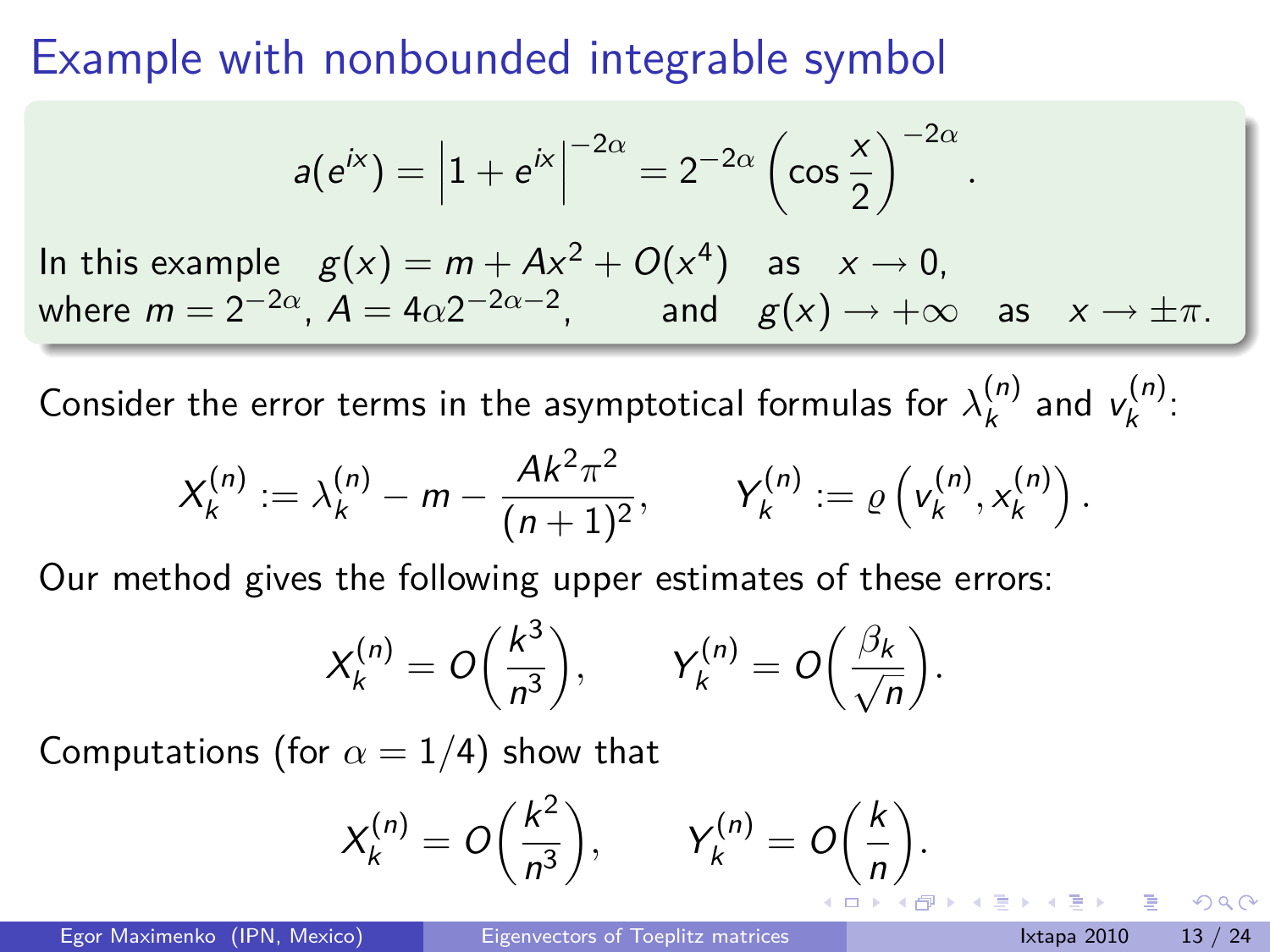## Contents

#### **[Introduction](#page-2-0)**

- [Objects of the study](#page-3-0)
- [Model example: tridiagonal Toeplitz matrices](#page-5-0)
- [Some known results on the extreme eigenvalues](#page-13-0)
- [Integrable symbols with one second-order minimum:](#page-18-0) [the main term of the asymptotics of the first eigenvectors](#page-18-0)
	- **•** [Result](#page-19-0)
	- **•** [Example](#page-20-0)

[Polynomial symbols: exponentially precise formulas for all eigenvectors](#page-22-0)

- [Widom and Trench formulas](#page-23-0)
- [Asymptotical equation for eigenvalues](#page-24-0)
- <span id="page-22-0"></span>[Asymptotical formulas for eigenvectors](#page-30-0)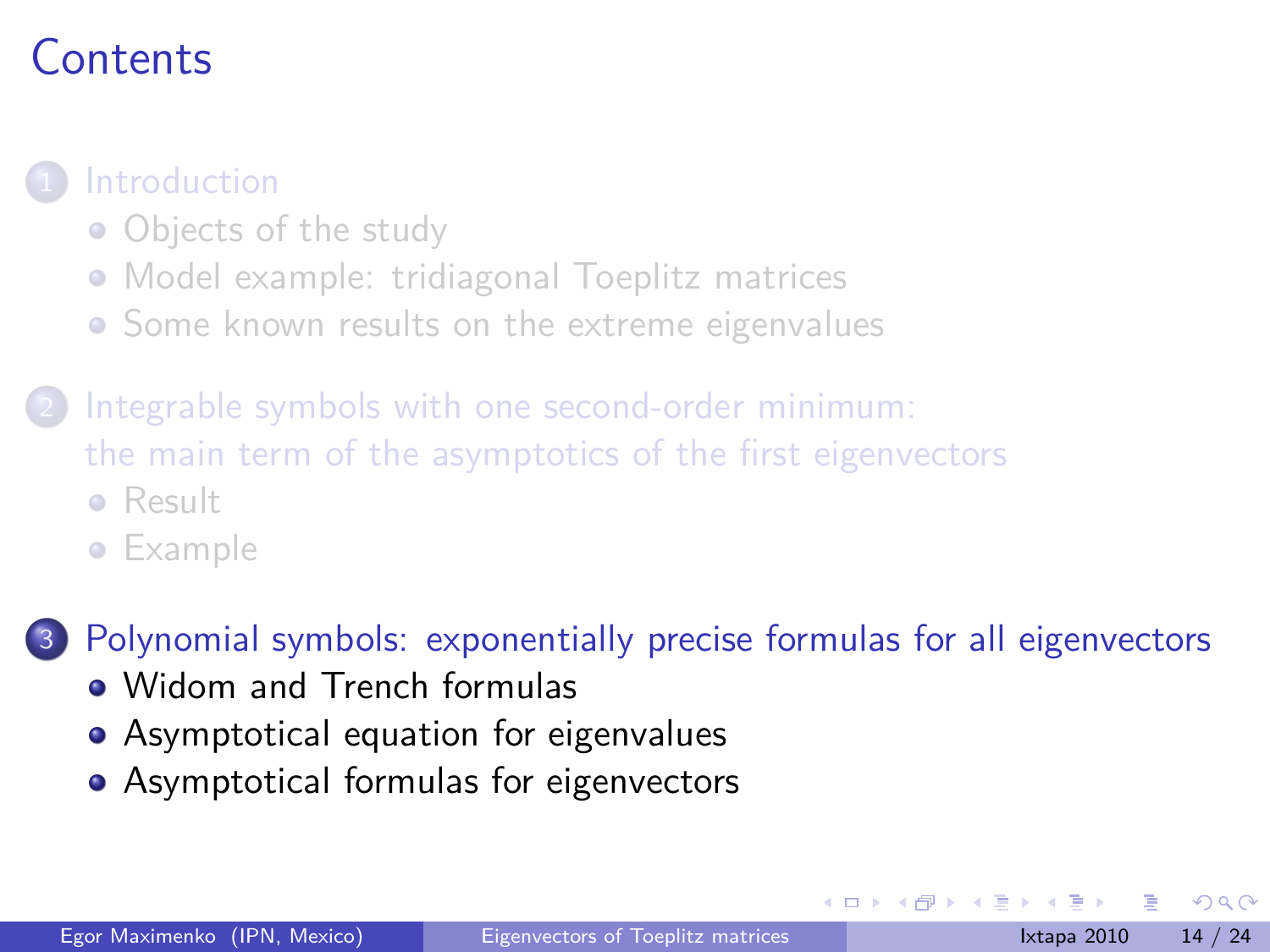### Instruments: formulas by Widom and Trench

#### Notation: complex roots of a polynomial symbol Let *a* be a Laurent polinomial:  $a(z) = \sum$ p k=*−*q  $a_k z^k$   $(a_p \neq 0, a_{-q} \neq 0).$ Denote by  $z_1(a),..., z_{p+q}(a)$  the roots of the polynomial  $z^q a(z)$ .

#### Formulas by Widom and Trench

H. Widom (1958): formulas for the determinants det  $T_n(a)$  in terms of  $z_k(a)$ .

W. F. Trench (1985):

formulas for the elements of inverse matrices  $T_n^{-1}(a)$  in terms of  $z_k(a)$ .

These formulas are especially simple when the roots  $z_1(a), \ldots, z_{p+q}(a)$ are pairwise distinct.

<span id="page-23-0"></span> $\Omega$ 

イロト イ押ト イヨト イヨト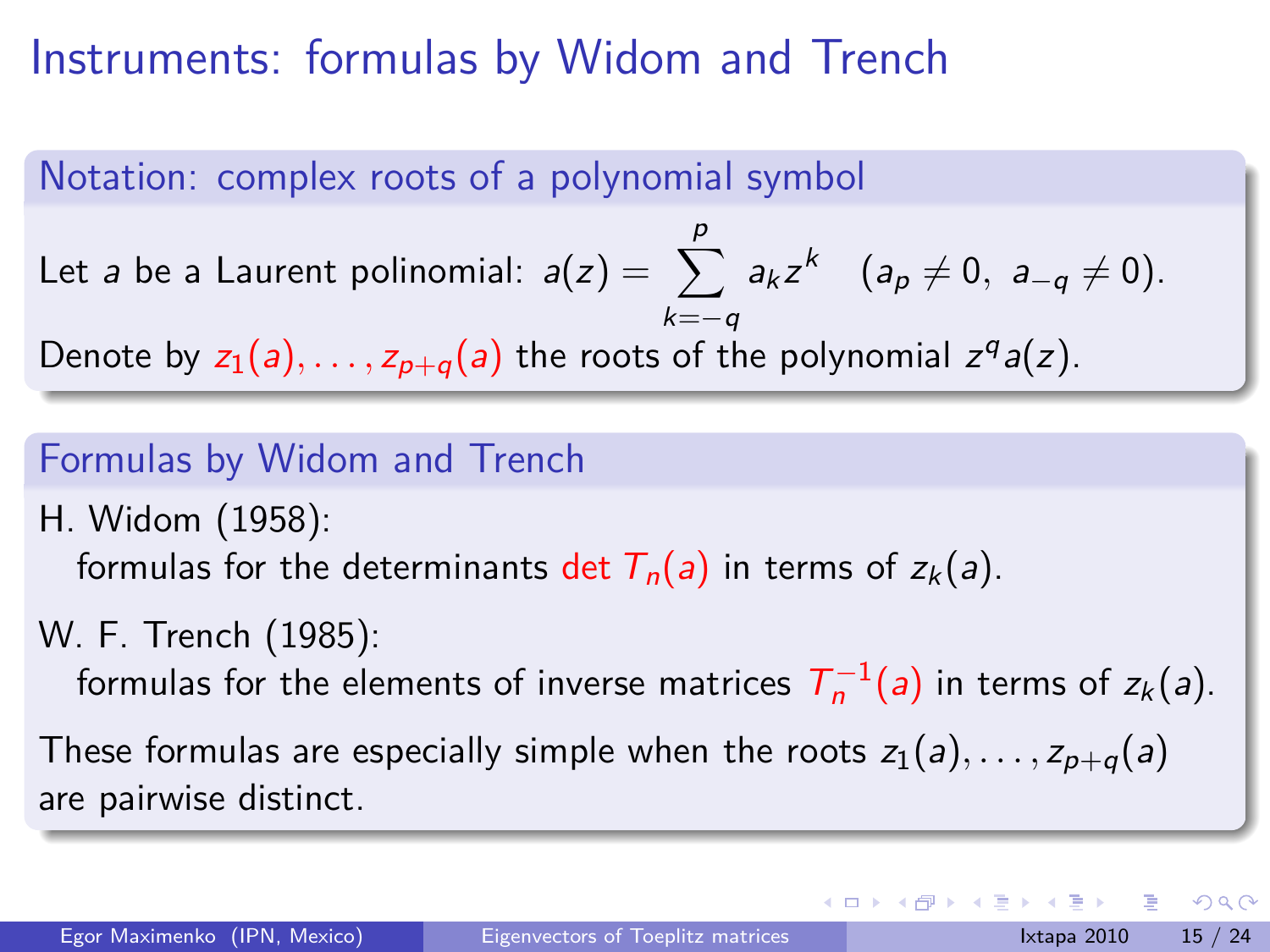### Assumptions on the symbol

The symbol is a non-constant Laurent polynomial:

$$
a(t) = \sum_{k=-r}^{r} a_{k} t^{k}, \qquad r \geq 1, \quad a_{r} \neq 0, \quad a_{-r} \neq 0.
$$

- *a* is real-valued on **T** ( $\Leftrightarrow \overline{a_k} = a_{-k}$  for all *k*).
- $a(T) = [0, M].$

• 
$$
g(0) = 0
$$
,  $g(\varphi_0) = M$  for some  $\varphi_0 \in (0, 2\pi)$ .  
Here  $g(x) = a(e^{ix})$ .

- **e** g is strictly increasing on  $[0, \varphi_0]$ , strictly decreasing on  $[\varphi_0, 2\pi]$ ,  $g''(0) > 0$  and  $g''(\varphi_0) < 0$ .
- Technical assumption: for each *λ ∈* (0*,* M) the roots of  $a(z) - \lambda$  lying in  $C \setminus T$  are pairwise distinct.

<span id="page-24-0"></span> $\Omega$ 

**K 御 ▶ K 君 ▶ K 君 ▶**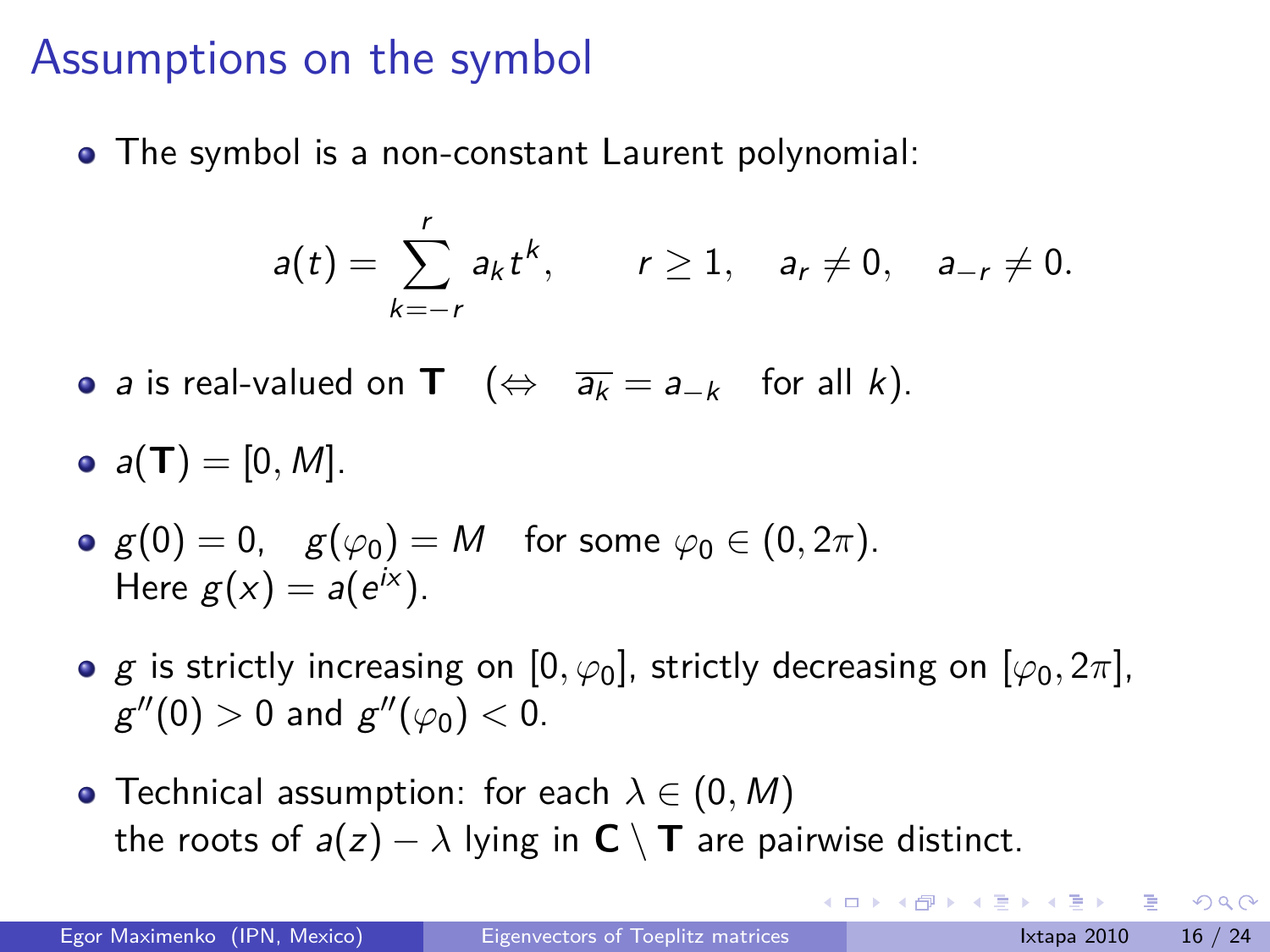### Functions *ϕ* and *θ*

For every  $\lambda \in (0, M)$ , the roots of  $a(z) - \lambda$  can be written as

$$
u_1(\lambda), \ldots, u_{r-1}(\lambda), \qquad e^{i\varphi_1(\lambda)}, e^{i\varphi_2(\lambda)}, \qquad \frac{1}{u_1(\lambda)}, \ldots, \frac{1}{u_{r-1}(\lambda)},
$$

where  $0 < \varphi_1(\lambda) < \varphi_0$ ,  $\varphi_0 - 2\pi < \varphi_2(\lambda) < 0$ ,  $|u_k(\lambda)| \geq 1 + \delta_0$ .

4 0 F

- 4 母 ▶ - 4 ヨ ▶ - 4 |

 $\equiv$   $\cap$   $\alpha$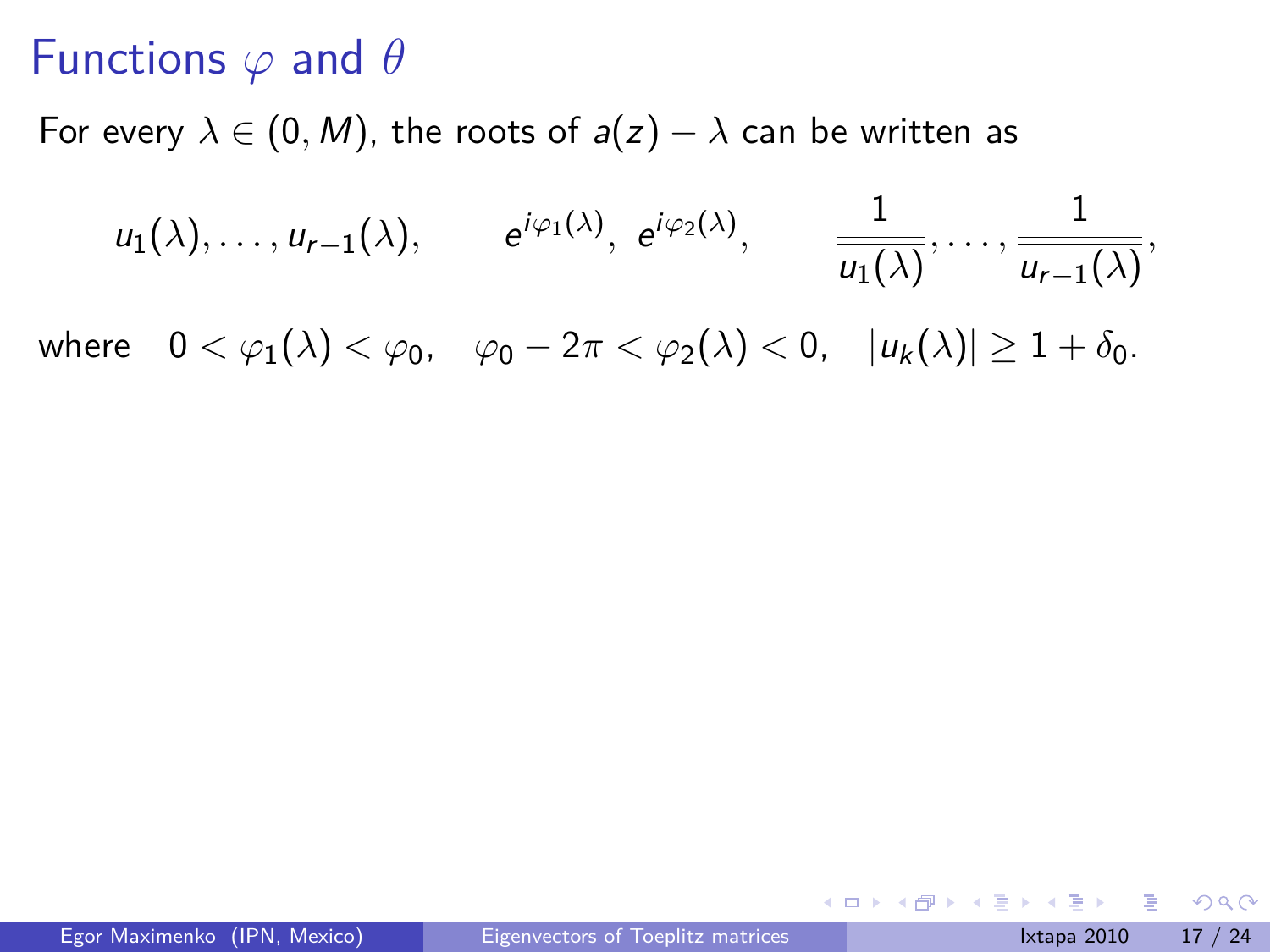#### Functions *ϕ* and *θ*

For every  $\lambda \in (0, M)$ , the roots of  $a(z) - \lambda$  can be written as

$$
u_1(\lambda), \ldots, u_{r-1}(\lambda), \qquad e^{i\varphi_1(\lambda)}, e^{i\varphi_2(\lambda)}, \qquad \frac{1}{u_1(\lambda)}, \ldots, \frac{1}{u_{r-1}(\lambda)},
$$

where  $0 < \varphi_1(\lambda) < \varphi_0$ ,  $\varphi_0 - 2\pi < \varphi_2(\lambda) < 0$ ,  $|u_k(\lambda)| \geq 1 + \delta_0$ .

$$
\varphi(\lambda) := \frac{\varphi_1(\lambda) - \varphi_2(\lambda)}{2} = \frac{1}{2} \operatorname{mes}\{x \in [0, 2\pi) : g(x) \leq \lambda\}.
$$

$$
h_{\lambda}(z) := \prod_{k=1}^{r-1} \left(1 - \frac{z}{u_k(z)}\right).
$$

 $\theta(\lambda) :=$  the continuous argument of  $\frac{h_{\lambda}(e^{i\varphi_1(\lambda)})}{h_{\lambda}(e^{i\varphi_1(\lambda)})}$  $\frac{n_{\lambda}(e^{i\varphi_2(\lambda)})}{n_{\lambda}(e^{i\varphi_2(\lambda)})}$  satisfying  $\theta(0) = 0$ .

 $\Rightarrow$ 

 $QQQ$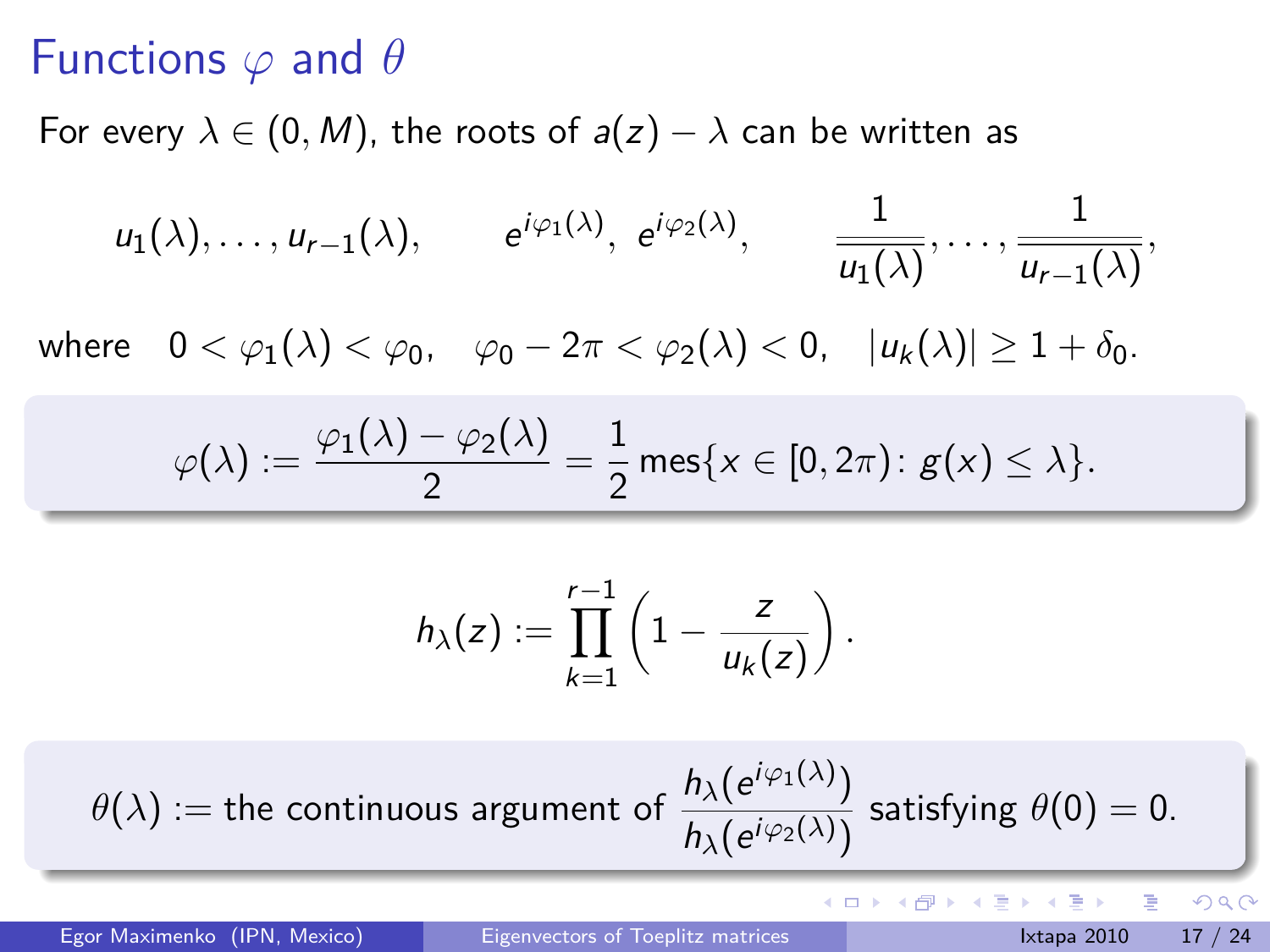### Function *ϕ*

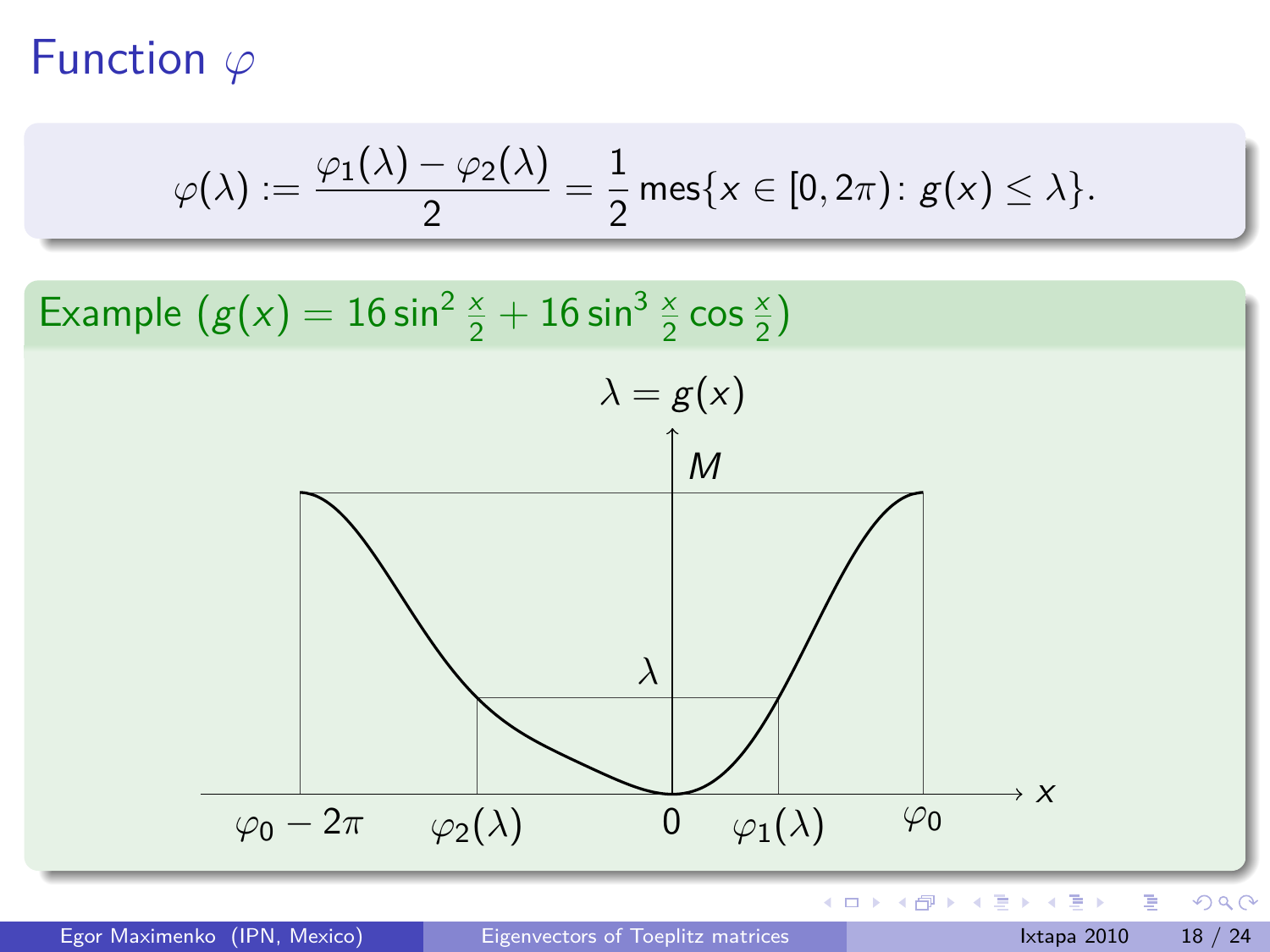#### Function *θ*

 $\theta$  is defined as the continuous argument of the function

$$
\lambda \mapsto h_{\lambda}(e^{i\varphi_1(\lambda)})/h_{\lambda}(e^{i\varphi_2(\lambda)})
$$

satisfying  $\theta(0) = 0$ .





Egor Maximenko (IPN, Mexico) [Eigenvectors of Toeplitz matrices](#page-0-0) Ixtapa 2010 19 / 24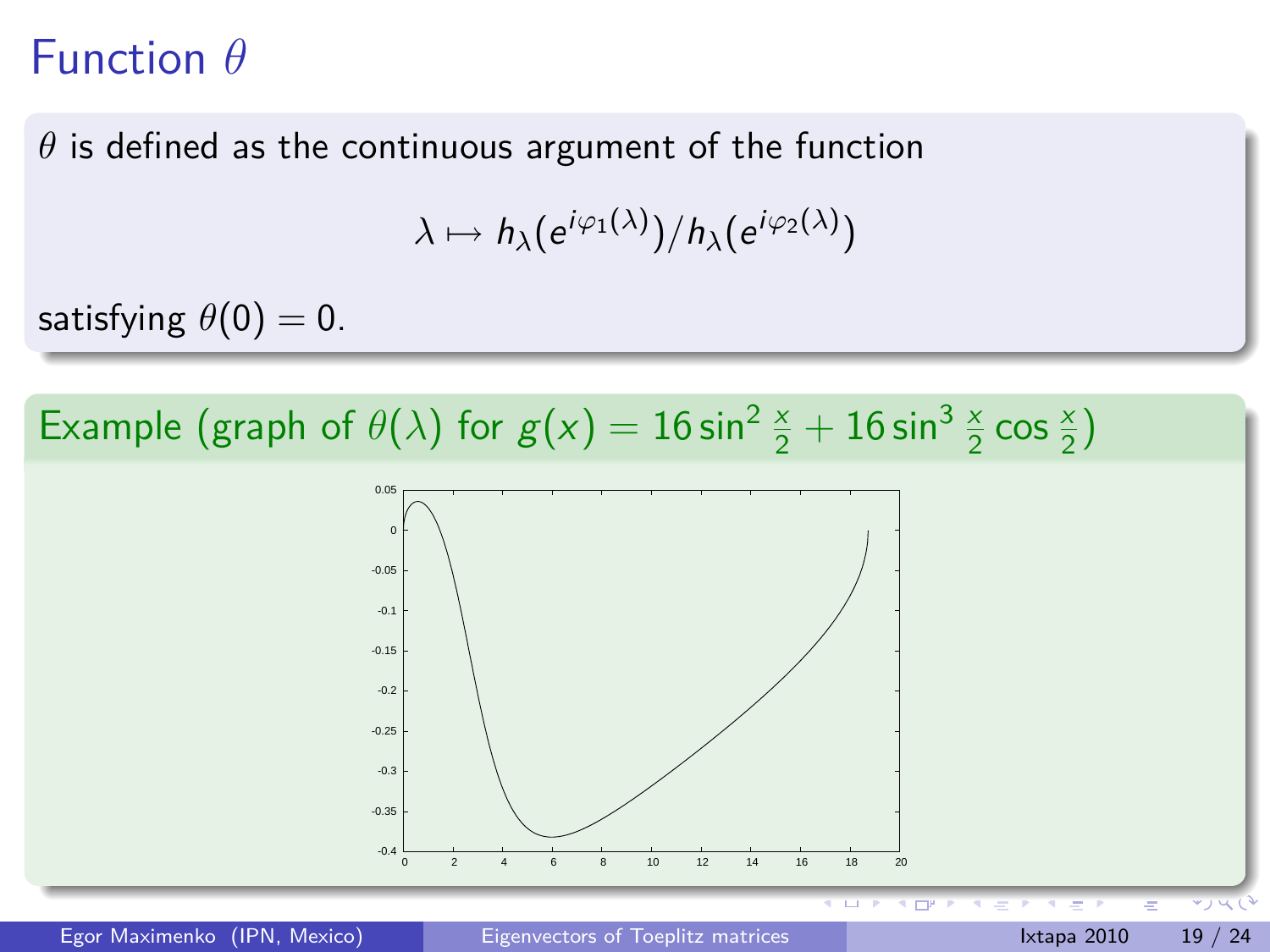### Asymptotical equation for the eigenvalues

#### Theorem

The solution  $\lambda_{k,*}^{(n)}$ k*,∗* of the equation  $(n+1)\varphi(\lambda) + \theta(\lambda) = k\pi$  (\*) is exponentially close to  $\lambda_k^{(n)}$  $\binom{n}{k}$  as  $n \to \infty$ :  $|\lambda_k^{(n)} - \lambda_{k,*}^{(n)}|$ k*,∗ | ≤* Ce*−δ*<sup>n</sup> *.*

The solution of (*∗*) can be computed using the fixed point method:

$$
\lambda_{k,0}^{(n)} := \varphi^{-1}\left(\frac{k\pi}{n+1}\right), \qquad \lambda_{k,j}^{(n)} := \varphi^{-1}\left(\frac{k\pi - \theta(\lambda_{k,j-1}^{(n)})}{n+1}\right).
$$

Egor Maximenko (IPN, Mexico) [Eigenvectors of Toeplitz matrices](#page-0-0) International Ixtapa 2010 20 / 24

 $QQQ$ 

→ 何 ▶ → ヨ ▶ → ヨ ▶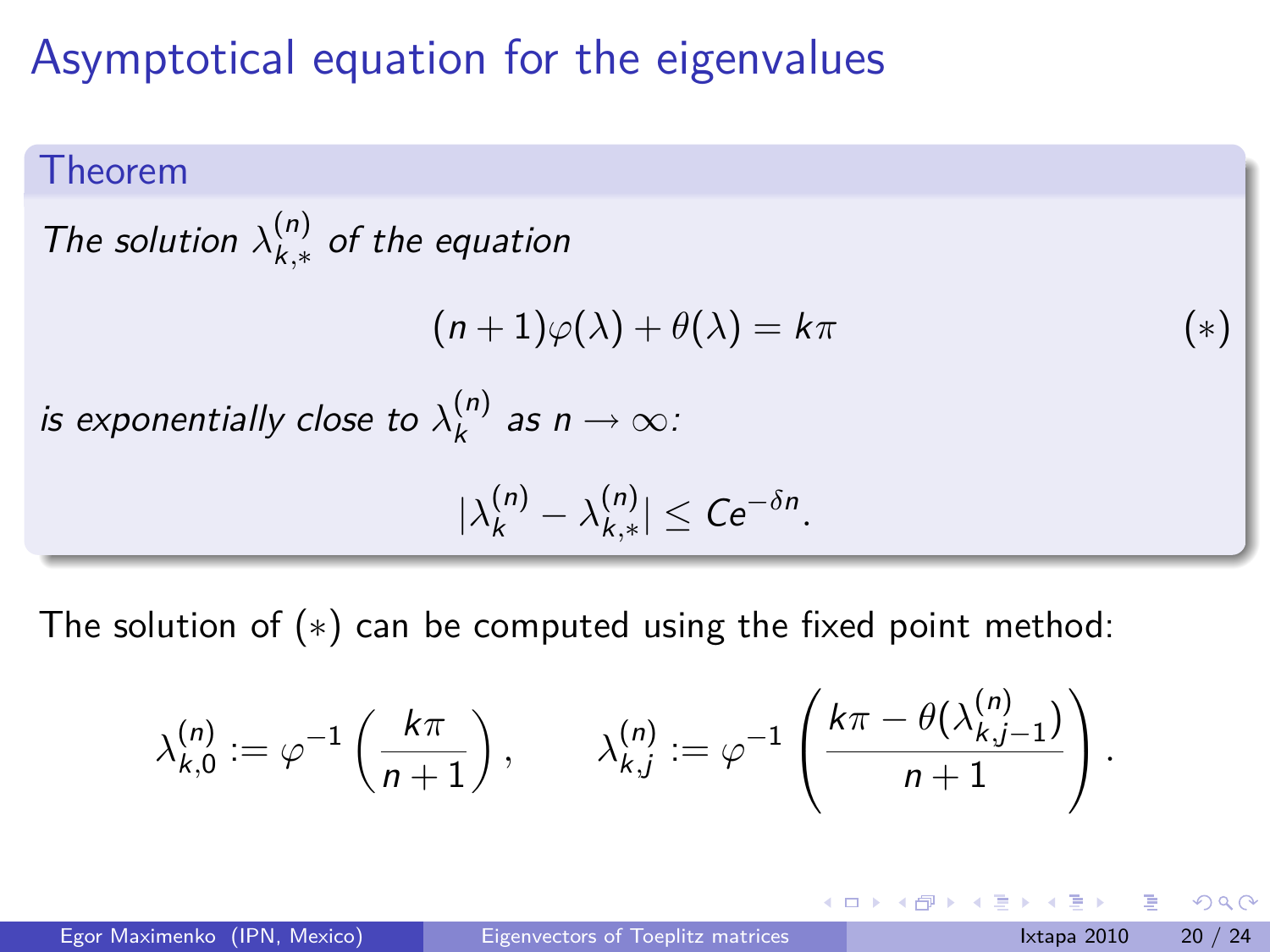# Formulas for the eigenvectors (symmetric case) Introduce the vectors  $y_k^{(n)}$  with the following coordinates:

$$
y_{k,m}^{(n)} := \sin\left(m\varphi(\lambda) + \frac{\theta(\lambda)}{2}\right) - \sum_{j=1}^{r-1} Q_j(\lambda) \left(\frac{1}{u_j(\lambda)^m} + \frac{(-1)^{k+1}}{u_j(\lambda)^{n+1-m}}\right),
$$

where 
$$
Q_j(\lambda) = \frac{|h_{\lambda}(e^{i\varphi(\lambda)})| \sin \varphi(\lambda)}{(u_j(\lambda) - e^{i\varphi(\lambda)})(u_j(\lambda) - e^{i\varphi(\lambda)})h'_{\lambda}(u_j(\lambda))}, \quad \lambda = \lambda_k^{(n)}.
$$

Let  $w_k^{(n)}$  $\boldsymbol{y}_k^{(n)}$  be the normalized vector  $\boldsymbol{y}_k^{(n)}$ ,(").<br>k

Theorem

<span id="page-30-0"></span>
$$
\varrho(v_k^{(n)}, w_k^{(n)}) \leq C e^{-n\delta},
$$

where C and *δ* depend only on the symbol.

In the nonsymmetric case the formulas for  $y^{(n)}_k$  $\kappa_k^{(n)}$  are a little more complicated.

Egor Maximenko (IPN, Mexico) [Eigenvectors of Toeplitz matrices](#page-0-0) International Ixtapa 2010 21 / 24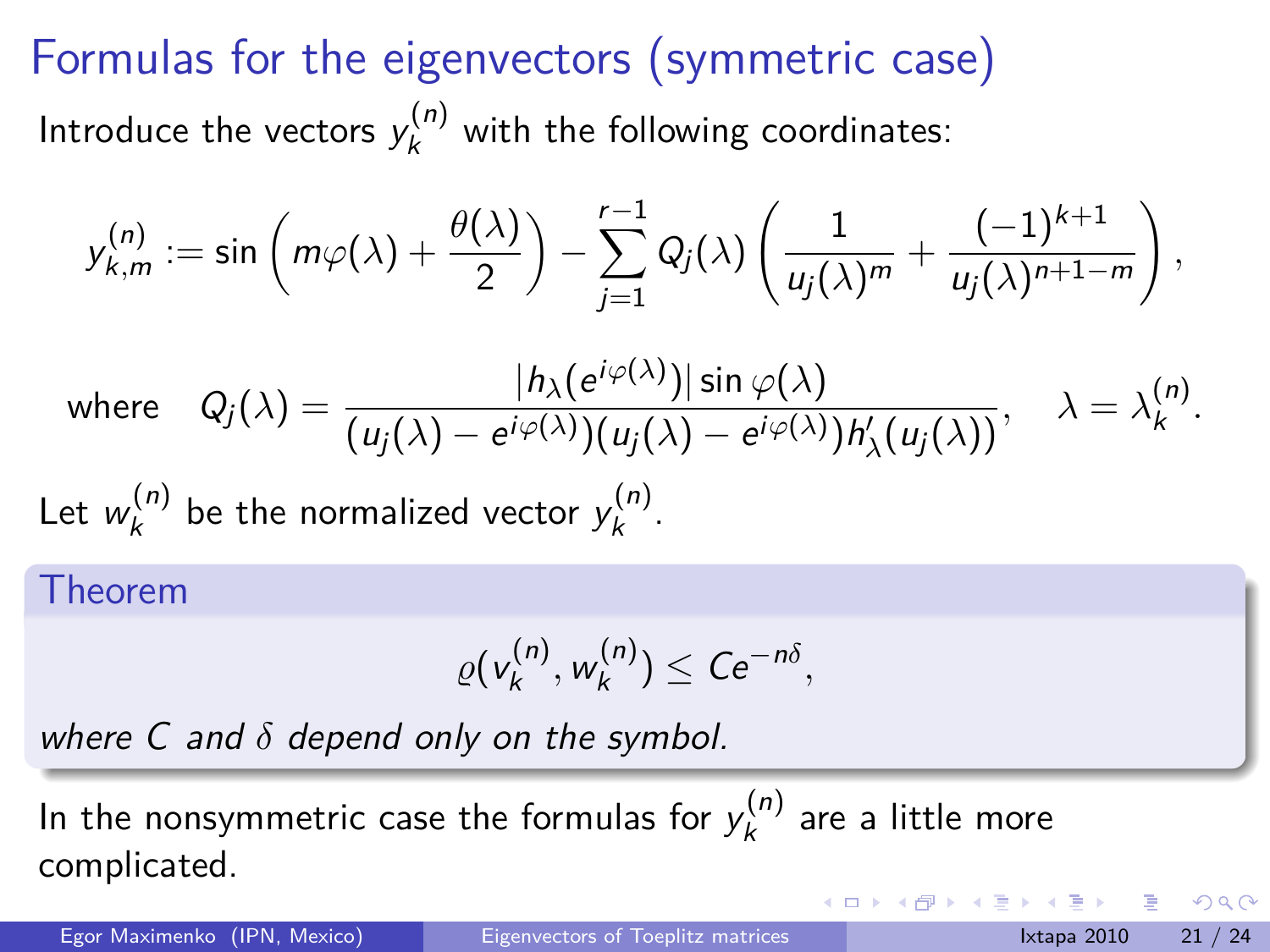### Idea of the proof

Denote by  $adj(A)$  the matrix of the cofactors of a matrix A. If  $\lambda$  is an eigenvalue of A, then

$$
(A - \lambda I) \operatorname{adj}(A - \lambda I) = \det(A - \lambda I)I = 0.
$$

So, every non-zero column of the matrix adj $(A - \lambda I)$  is an eigenvector of A corresponding to the eigenvalue *λ*.

We use the formulas by Trench to compute the elements of the matrix

$$
adj(\mathcal{T}_n(a-\lambda_k^{(n)})).
$$

Then we omit the exponentially small terms and arrive to  $y^{(n)}_k$ ,<sup>(11)</sup> .<br>k

つへへ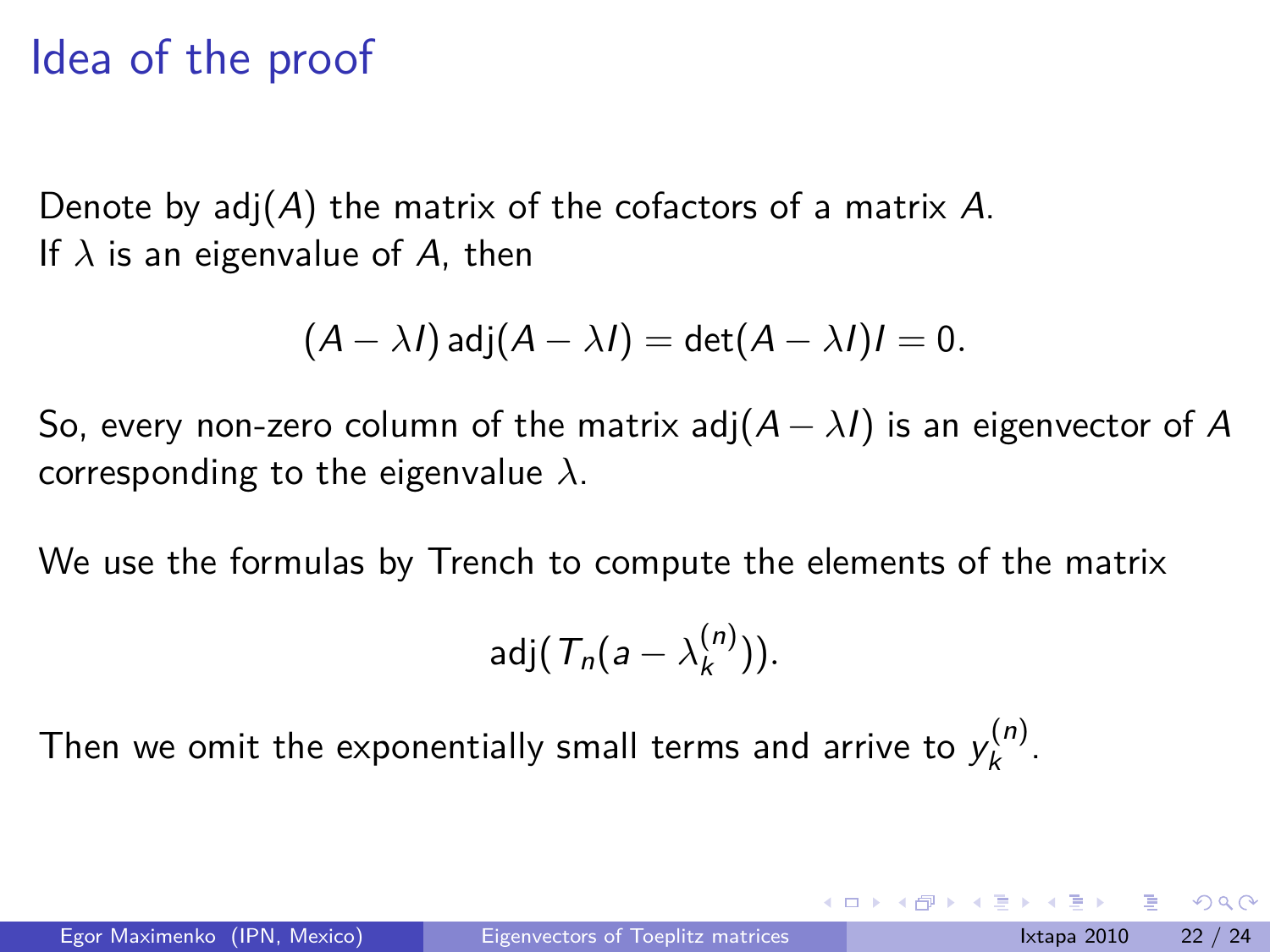### Formulas for the eigenvectors are exponentially precise

Consider the uniform errors:

$$
\Delta_{*}^{(n)} := \max_{1 \leq k \leq n} |\lambda_{k,*}^{(n)} - \lambda_k|; \qquad \Delta_{v}^{(n)} := \max_{1 \leq k \leq n} \varrho(v_k^{(n)}, w_k^{(n)});
$$
  

$$
\Delta_{r}^{(n)} := \max_{1 \leq k \leq n} ||T_n(a)w_k^{(n)} - \lambda_{k,*}^{(n)}w_k^{(n)}||.
$$

The theorems say that  $\Delta^{(n)}_*$  and  $\Delta^{(n)}_{\rm v}$  are  $O(e^{-\delta n})$ .

Example 
$$
(g(x) = 4 \sin^2 \frac{x}{2} + 16 \sin^4 \frac{x}{2})
$$

|  | $n = 10$   $n = 20$   $n = 50$   $n = 100$   $n = 150$                                                                                                                  |  |
|--|-------------------------------------------------------------------------------------------------------------------------------------------------------------------------|--|
|  | $\Delta_*^{(n)}$ 5.4 $\cdot$ 10 <sup>-7</sup> 1.1 $\cdot$ 10 <sup>-11</sup> 5.2 $\cdot$ 10 <sup>-25</sup> 1.7 $\cdot$ 10 <sup>-46</sup> 9.6 $\cdot$ 10 <sup>-68</sup>   |  |
|  | $\Delta_{V}^{(n)}$ 2.0 $\cdot$ 10 <sup>-6</sup> 1.1 $\cdot$ 10 <sup>-10</sup> 2.0 $\cdot$ 10 <sup>-23</sup> 1.9 $\cdot$ 10 <sup>-44</sup> 2.0 $\cdot$ 10 <sup>-65</sup> |  |
|  | $\Delta_r^{(n)}$ 8.0 $\cdot$ 10 <sup>-6</sup> 2.7 $\cdot$ 10 <sup>-10</sup> 3.4 $\cdot$ 10 <sup>-23</sup> 2.2 $\cdot$ 10 <sup>-44</sup> 1.9 $\cdot$ 10 <sup>-65</sup>   |  |

4 D F

 $\Omega$